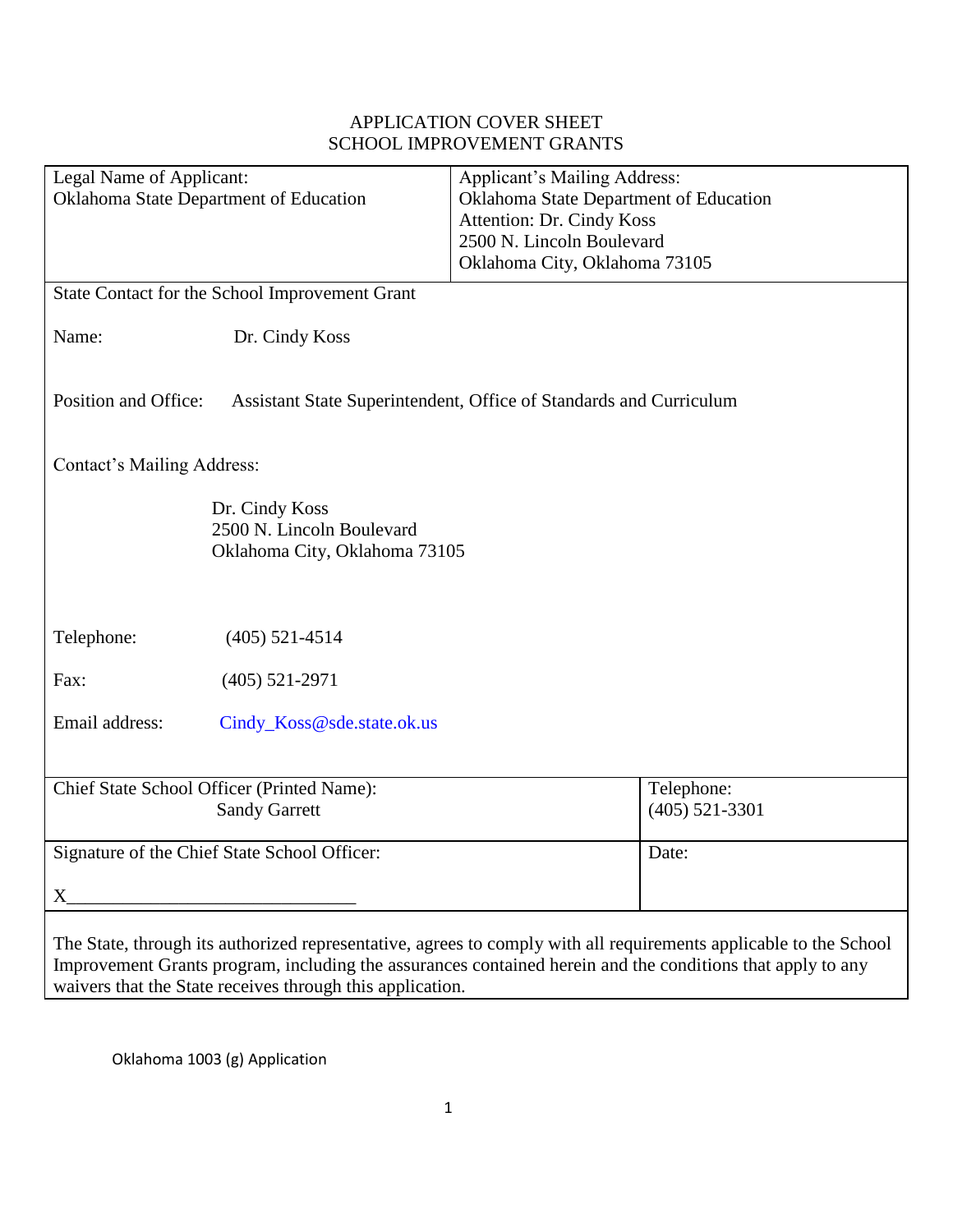**Contents: Section A: SEA Requirements Eligible Schools Definition of Persistently Low-achieving Schools Section B: Evaluation Criteria Part 1 Part 2 Section C: Capacity Section D: Descriptive Information Section E: Assurances Section F: SEA Reservation Section G: Consultation with Stakeholders Section H: Waivers**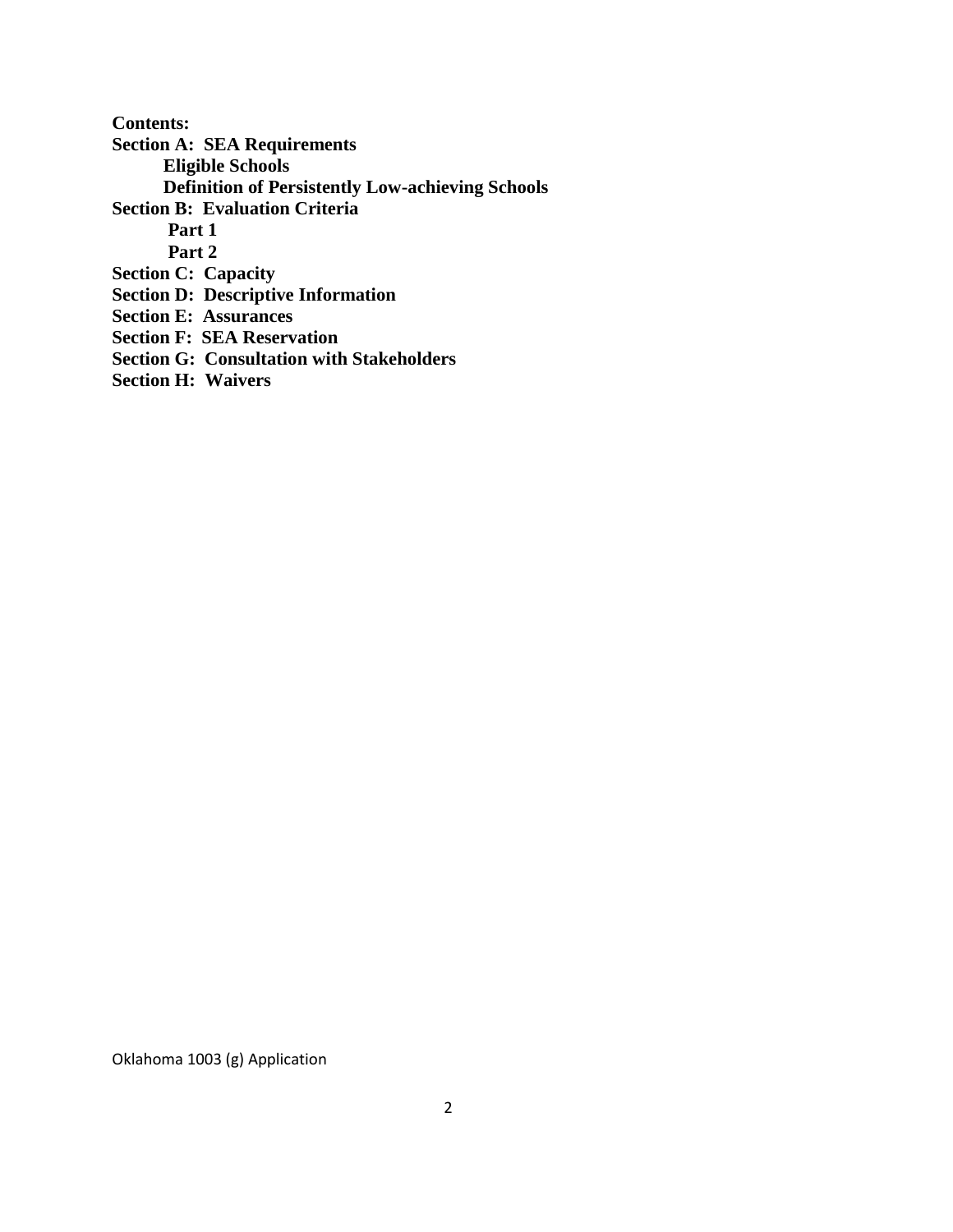#### **PART I: STATE EDUCATIONAL AGENCY (SEA) REQUIREMENTS**

#### *SECTION A: ELIGIBLE SCHOOLS*

The following list identifies each Tier I, Tier II, and Tier III eligible school in Oklahoma. Oklahoma has elected not to identify newly eligible schools, made eligible by the Consolidated Appropriations Act, 2010. Local educational agencies (LEA) with Tier I and Tier II schools will receive their funds from the Title I 1003(g) ARRA and Regular 1003(g) School Improvement Grants. The LEA may apply for funds ranging from \$50,000-\$2,000,000 per each Tier I, Tier II and Tier III school annually for up to three years. LEAs with Tier III schools will be funded according to rank order and the availability of the School Improvement Grant (SIG) funds.

| <b>LEA Name</b>       | <b>NCES</b><br>ID# | <b>School Name</b>          | <b>NCES</b><br>ID# | TIER                  | TIER<br>$\blacksquare$  | TIER<br>$\blacksquare$ | GRAD<br><b>RATE</b>       | NEWLY<br>ELIGIBLE | <b>REASON</b><br>SKIPPED |
|-----------------------|--------------------|-----------------------------|--------------------|-----------------------|-------------------------|------------------------|---------------------------|-------------------|--------------------------|
| <b>Tulsa PS</b>       | 403024             | Gilcrease MS                | 403024002280       | $\overline{\text{X}}$ |                         |                        |                           |                   |                          |
| Crutcho PS            | 400915             | Crutcho ES                  | 400915000386       | X                     |                         |                        |                           |                   |                          |
| Oklahoma<br>City PS   | 402277             | Douglass MS                 | 402277002354       | $\mathbf X$           |                         |                        |                           |                   |                          |
| <b>Tulsa PS</b>       | 403024             | <b>Clinton MS</b>           | 403024001601       | $\mathbf X$           |                         |                        |                           |                   |                          |
| Oklahoma<br>City PS   | 402277             | F.D. Moon<br>Academy ES     | 402277001126       | X                     |                         |                        |                           |                   |                          |
| Oklahoma<br>City PS   | 402277             | U.S. Grant HS               | 402277001139       | X                     |                         |                        | X                         |                   |                          |
| Tulsa PS              | 403024             | <b>East Central HS</b>      | 403024001607       | X                     |                         |                        | X                         |                   |                          |
| <b>Tulsa PS</b>       | 403024             | Nathan Hale HS              | 403024001653       | $\boldsymbol{X}$      |                         |                        | $\boldsymbol{\mathrm{X}}$ |                   |                          |
| Tulsa PS              | 403024             | Will Rogers HS              | 403024001679       | $\overline{\text{X}}$ |                         |                        | $\overline{\text{X}}$     |                   |                          |
| Tulsa PS              | 403024             | <b>Central HS</b>           | 403024001596       | X                     |                         |                        | X                         |                   |                          |
| Tulsa PS              | 403024             | Daniel Webster<br><b>HS</b> | 403024001596       | X                     |                         |                        | $\boldsymbol{X}$          |                   |                          |
| Atoka PS              | 400336             | Atoka HS                    | 400336000084       |                       | $\mathbf X$             |                        |                           |                   |                          |
| <b>Colcord PS</b>     | 400825             | Colcord HS                  | 400825029663       |                       | $\mathbf X$             |                        |                           |                   |                          |
| <b>Tulsa PS</b>       | 403024             | <b>Memorial HS</b>          | 403024001650       |                       | $\overline{\mathbf{X}}$ |                        |                           |                   |                          |
| Wetumka<br><b>PS</b>  | 403243             | Wetumka HS                  | 403243001797       |                       | $\mathbf X$             |                        |                           |                   |                          |
| Wewoka PS             | 403246             | Wewoka HS                   | 403246001801       |                       | $\mathbf X$             |                        |                           |                   |                          |
| Millwood<br><b>PS</b> | 402008             | Millwood HS                 | 402008002068       |                       | X                       |                        |                           |                   |                          |
| Jay PS                | 401569             | Jay HS                      | 401569000736       |                       | $\mathbf X$             |                        |                           |                   |                          |
| Kiefer PS             | 401650             | Kiefer HS                   | 401650000768       |                       | $\mathbf X$             |                        |                           |                   |                          |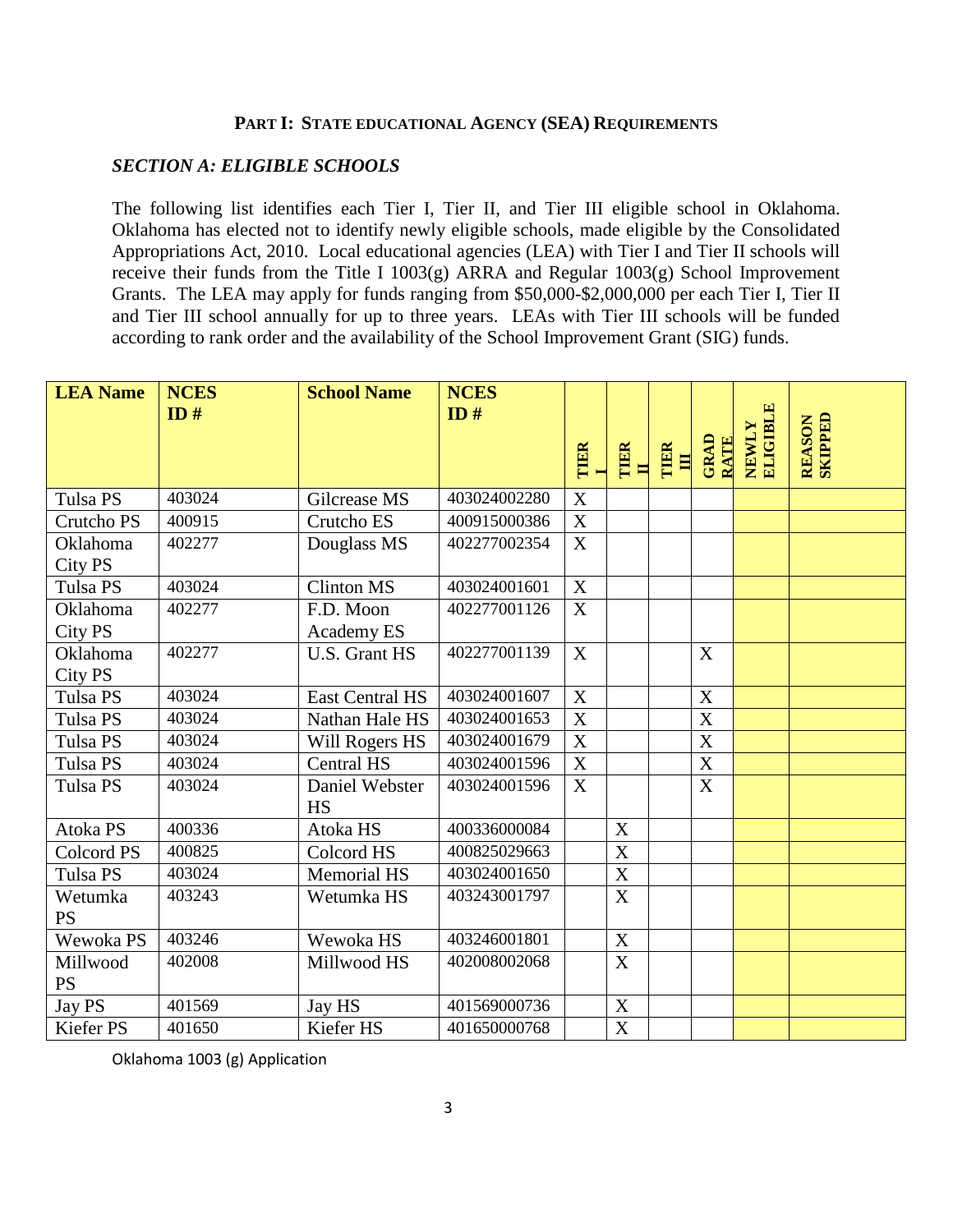| Porum PS        | 402484 | Porum HS              | 402484001307 | $\mathbf X$ |                       |  |  |
|-----------------|--------|-----------------------|--------------|-------------|-----------------------|--|--|
| <b>Watts PS</b> | 403186 | Watts ES              | 403186001761 |             | X                     |  |  |
| <b>Erick PS</b> | 401104 | Erick ES              | 401104000525 |             | X                     |  |  |
| Vinita PS       | 403129 | Hall-Halsell ES       | 403129001730 |             | $\overline{\text{X}}$ |  |  |
| Oklahoma        | 402277 | Coolidge ES           | 402277001125 |             | $\mathbf X$           |  |  |
| City PS         |        |                       |              |             |                       |  |  |
| Oklahoma        | 402277 | Emerson               | 402277002325 |             | $\mathbf X$           |  |  |
| City PS         |        | <b>Alternative ES</b> |              |             |                       |  |  |
| <b>Oklahoma</b> | 402277 | Rockwood ES           | 402277001181 |             | $\boldsymbol{X}$      |  |  |
| <b>City PS</b>  |        |                       |              |             |                       |  |  |
| Oklahoma        | 402277 | <b>Willow Brook</b>   | 402277001207 |             | $\boldsymbol{X}$      |  |  |
| <b>City PS</b>  |        | ES                    |              |             |                       |  |  |
| Oklahoma        | 402277 | Jefferson MS          | 402277001150 |             | X                     |  |  |
| City PS         |        |                       |              |             |                       |  |  |
| Oklahoma        | 402277 | NE Academy            | 402277001167 |             | $\mathbf X$           |  |  |
| <b>City PS</b>  |        | Health/Sci/Engi       |              |             |                       |  |  |
|                 |        | neering MS            |              |             |                       |  |  |
| Oklahoma        | 402277 | Oklahoma              | 402277002405 |             | X                     |  |  |
| <b>City PS</b>  |        | Centennial MS         |              |             |                       |  |  |
| Oklahoma        | 402277 | Santa Fe South        | 402277002386 |             | X                     |  |  |
| City PS         |        | <b>MS</b>             |              |             |                       |  |  |
| Oklahoma        | 402277 | <b>Star Spencer</b>   | 402277001192 |             | $\boldsymbol{X}$      |  |  |
| City PS         |        | <b>HS</b>             |              |             |                       |  |  |
| Okmulgee        | 402280 | Okmulgee ES           | 402280001211 |             | X                     |  |  |
| <b>PS</b>       |        |                       |              |             |                       |  |  |
| <b>Tulsa PS</b> | 403024 | McClure ES            | 403024029789 |             | X                     |  |  |
| <b>Tulsa PS</b> | 403024 | Byrd MS               | 403024001591 |             | $\mathbf X$           |  |  |
| <b>Tulsa PS</b> | 403024 | Lewis and             | 403024001636 |             | $\overline{X}$        |  |  |
|                 |        | <b>Clark MS</b>       |              |             |                       |  |  |
| <b>Tulsa PS</b> | 403024 | Franklin Youth        | 403024002662 |             | X                     |  |  |
|                 |        | <b>Academy MS</b>     |              |             |                       |  |  |
| Muskogee        | 402097 | Muskogee $7th$ &      | 402097000599 |             | $\mathbf X$           |  |  |
| <b>PS</b>       |        | $8th$ Grade           |              |             |                       |  |  |
|                 |        | Center                |              |             |                       |  |  |
| Jay PS          | 401569 | Jay MS                | 401569000737 |             | $\mathbf X$           |  |  |
| Oklahoma        | 402277 | Rogers MS             | 402277001182 |             | $\mathbf X$           |  |  |
| City PS         |        |                       |              |             |                       |  |  |
| Oklahoma        | 402277 | Roosevelt MS          | 402277001183 |             | X                     |  |  |
| City PS         |        |                       |              |             |                       |  |  |
| Oklahoma        | 402277 | Taft MS               | 402277001196 |             | $\mathbf X$           |  |  |
| City PS         |        |                       |              |             |                       |  |  |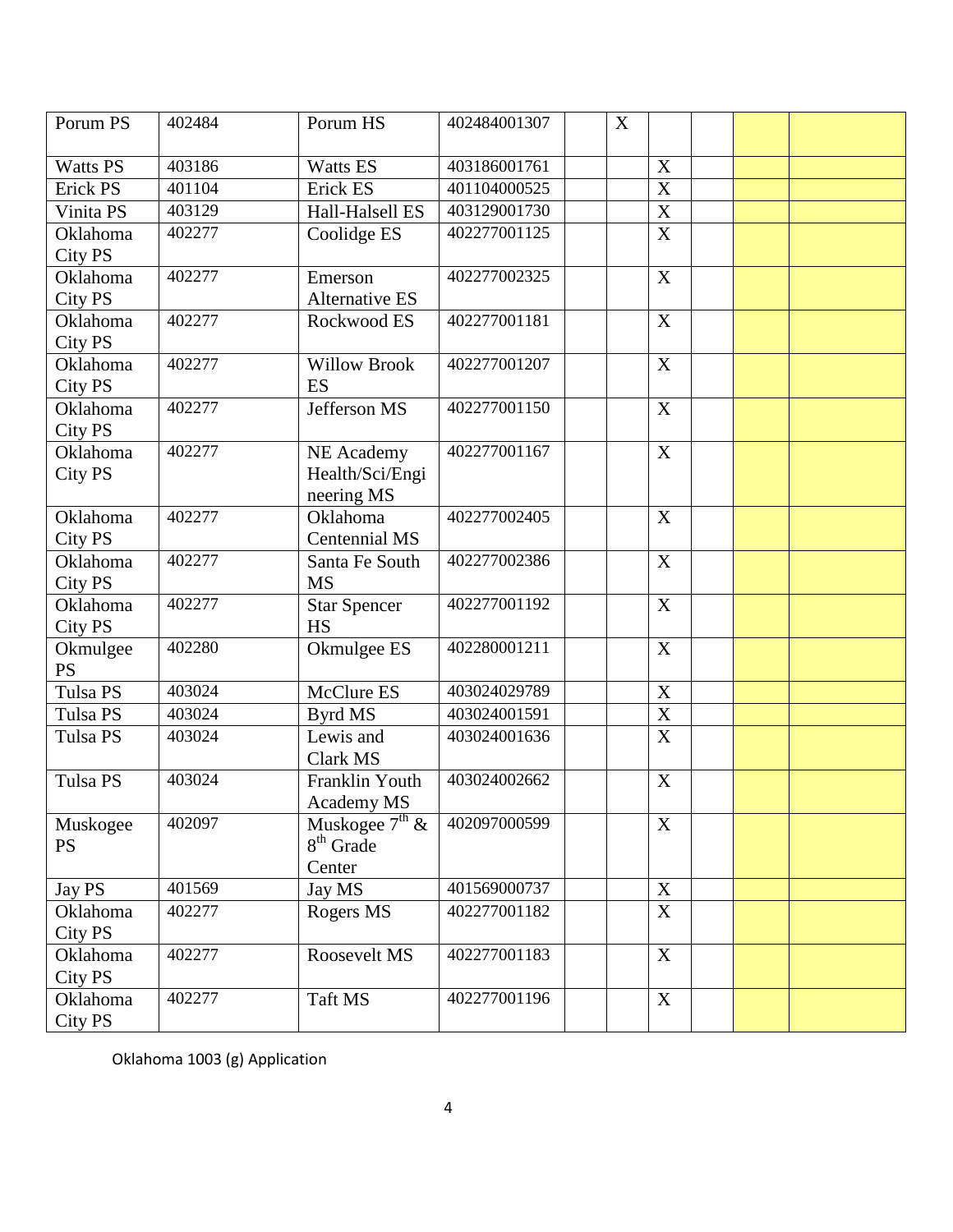| <b>Union PS</b> | 403060 | Briarglen ES | 403060001701 |  | $\mathbf{v}$<br>4X |  |  |
|-----------------|--------|--------------|--------------|--|--------------------|--|--|
| Oklahoma        | 402277 | Webster MS   | 402277001202 |  | $\mathbf{x}$<br>4X |  |  |
| City PS         |        |              |              |  |                    |  |  |

# **DEFINITION OF PERSISTENLY LOW ACHIEVING SCHOOLS**

#### *Tier I Definition of Persistently Lowest Performing Schools*

These schools were identified based on the following definitions.

#### **Tier I**

Persistently lowest achieving schools include:

- (a) Any Title I school in improvement, corrective action, or restructuring that
	- (i) Is among the lowest achieving five Title I schools in improvement, corrective action, or restructuring in Oklahoma; or
	- (ii) Is a high school that has had a graduation rate as defined in 34 C.F.R. §200.19(b) that is less than 60 percent over a number of years.

To determine the schools among the lowest achieving five Title I schools in improvement, corrective action, or restructuring, the following process was used:

- 1. All Title I schools in improvement, corrective action, or restructuring were ranked based on the percent of students scoring Proficient or Advanced on the 2008-2009 state reading and mathematics assessments used for adequate yearly progress (AYP) determinations. These percents included all students who took tests administered through the Oklahoma Core Curriculum Tests, Oklahoma Modified Alternative Assessment Program, and the Oklahoma Alternative Assessment Program. (Note: For the purposes of this ranking process, there were no caps placed on the number of students scoring proficient on the Oklahoma Modified Alternative Assessment Program or Oklahoma Alternative Assessment Program tests.) Schools were each assigned points based on their rank so that the school with the lowest percent proficient received a score of 35 and the school with the highest percent proficient received a score of 1.
- 2. All Title I schools in improvement, corrective action, or restructuring were ranked based on the percent of students scoring Proficient or Advanced for five years (2003-04, 2004-05, 2005-06, 2006-07, 2007-08) on the state reading and mathematics assessments used for AYP determinations. These percents included all students who took tests administered through the Oklahoma Core Curriculum Tests, Oklahoma Modified Alternative Assessment Program, and the Oklahoma Alternative Assessment Program. (Note: For the purposes of this ranking process, there were no caps placed on the number of students scoring proficient on the Oklahoma Modified Alternative Assessment Program or Oklahoma Alternative Assessment Program tests.) Schools were each assigned points based on their rank so that the school with the lowest percent proficient received a score of 35 and the school with the highest percent proficient received a score of 1.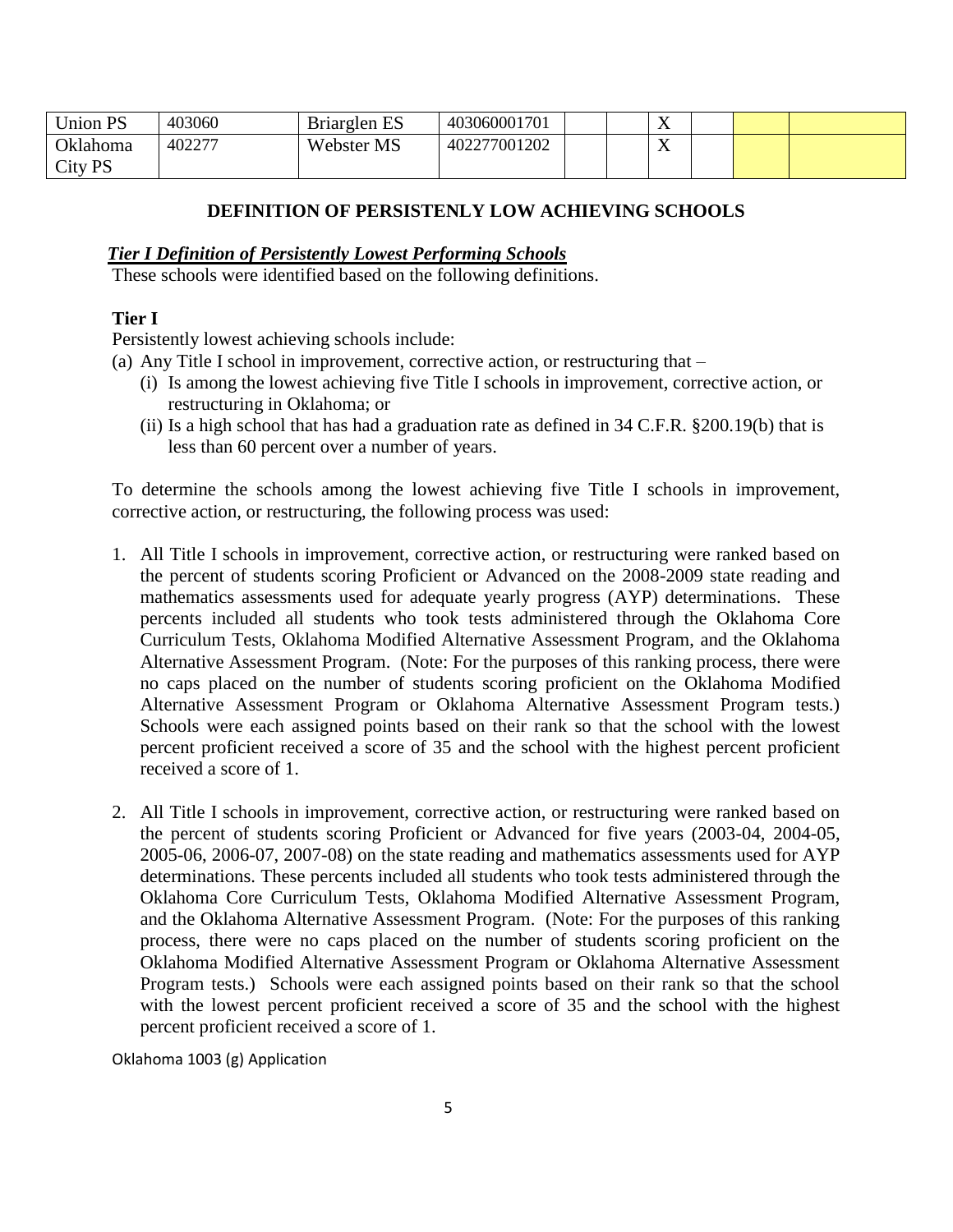- 3. Because it is more difficult for high schools to show progress over a number of years since only one reading and one mathematics test used for AYP determinations are administered in high schools, elementary schools were given additional points. Elementary schools were assigned an additional 35 points, and high schools were assigned an additional 0 points.
	- a. Elementary schools are schools serving no students in Grades 9-12.
	- b. High schools are schools serving students in Grades 9-12, including schools that serve only a portion of these grades and schools that serve additional grades but include students in Grades 9-12.
- 4. Total points for each Title I school in improvement, corrective action, or restructuring were determined by multiplying the points assigned in step 1 by 1.5, adding the points assigned in step 2, and adding the points assigned in step 3.
- 5. Schools were ordered based on their total points. The five schools with the highest total points were identified.

To determine the high schools that have had a graduation rate as defined in 34 C.F.R. §200.19(b) that is less than 60 percent over a number of years, the following process was used:

- 1. High schools are schools serving students in Grades 9-12, including schools that serve only a portion of these grades and schools that serve additional grades but include students in Grades 9-12.
- 2. The graduation rates used for AYP determinations of all Title I high schools in improvement, corrective action, or restructuring were averaged for five years (2004-05, 2005-06, 2006-07, 2007-08, and 2008-09).
- 3. All Title I high schools in improvement, corrective action, or restructuring with an average graduation rate less than 60 percent were identified.

# **Tier II**

Persistently lowest achieving schools include:

- (b) Any secondary school that is eligible for, but does not receive, Title I funds that
	- (i) Is among the lowest achieving five percent of secondary schools in Oklahoma that are eligible for, but do not receive, Title I funds; or
	- (ii) Is a high school that has had a graduation rate as defined in 34 C.F.R. §200.19(b) that is less than 60 percent over a number of years.

To determine the schools among the lowest achieving five percent of secondary schools in Oklahoma that are eligible for, but do not receive, Title I funds, the following process was used:

1. Five percent of the 182 secondary schools that are eligible for, but do not receive, Title I funds is 9 schools.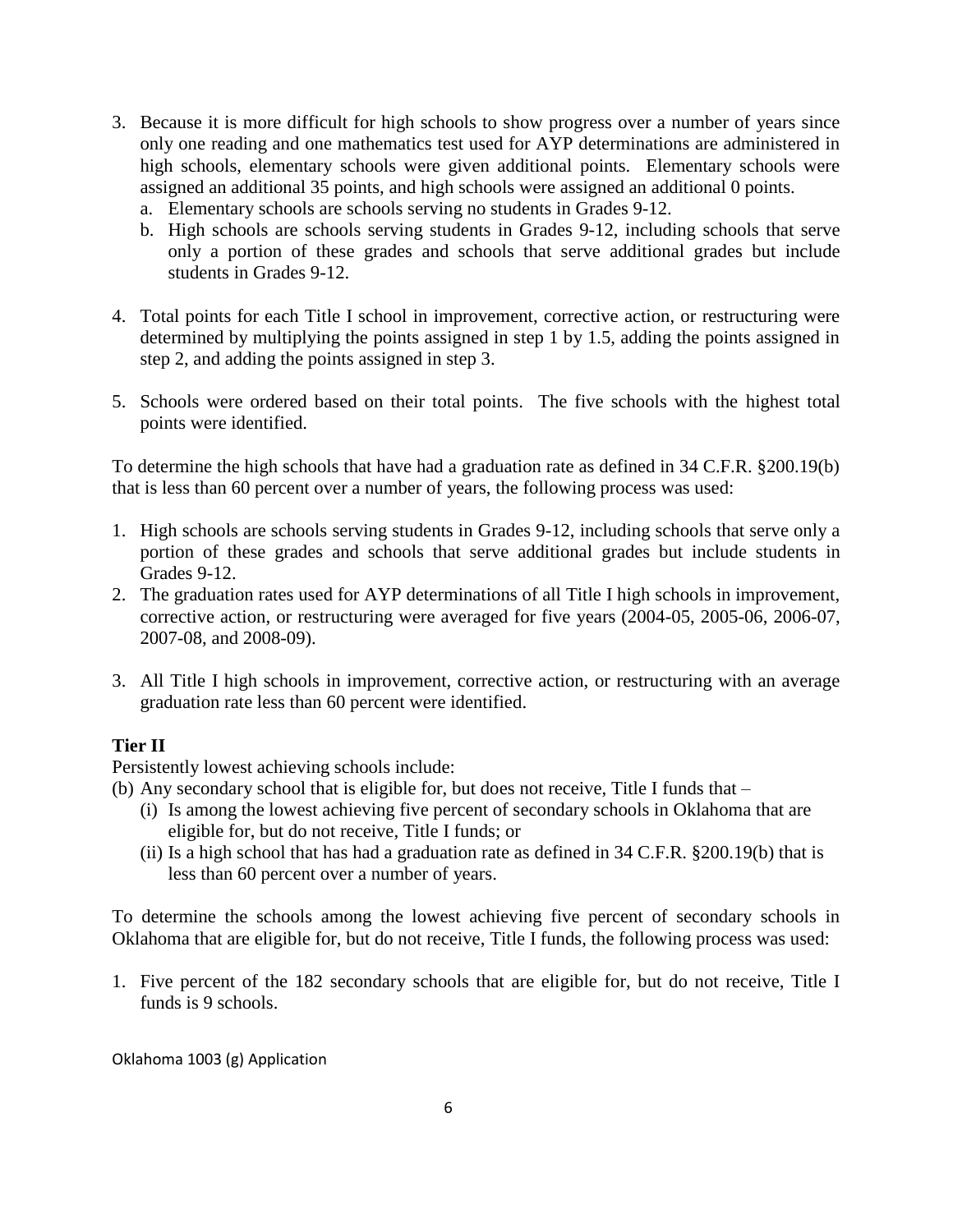- 2. Secondary schools are schools serving students in Grades 9-12, including schools that serve only a portion of these grades and schools that serve additional grades but include students in Grades 9-12.
- 3. Only secondary schools that tested a minimum of 30 students on the state reading and mathematics tests used for AYP determinations in 2008-09 were considered. This minimum number was determined based on the reliability of scores as approved in Oklahoma's Accountability Workbook. This eliminated 87 schools from consideration.
- 4. All secondary schools that are eligible for, but do not receive, Title I funds that meet the requirement in step 3 were ranked based on the percent of students scoring Proficient or Advanced on the 2008-2009 state reading and mathematics assessments used for AYP determinations. These percents included all students who took tests administered through the Oklahoma Core Curriculum Tests, Oklahoma Modified Alternative Assessment Program, and the Oklahoma Alternative Assessment Program. (Note: For the purposes of this ranking process, there were no caps placed on the number of students scoring proficient on the Oklahoma Modified Alternative Assessment Program or Oklahoma Alternative Assessment Program tests.) Schools were each assigned points based on their rank so that the school with the lowest percent proficient received a score of 95 and the school with the highest percent proficient received a score of 1.
- 5. All secondary schools that are eligible for, but do not receive, Title I funds were ranked based on the percent of students scoring Proficient or Advanced for five years (2003-04, 2004-05, 2005-06, 2006-07, 2007-08) on the state reading and mathematics assessments used for AYP determinations. These percents included all students who took tests administered through the Oklahoma Core Curriculum Tests, Oklahoma Modified Alternative Assessment Program, and the Oklahoma Alternative Assessment Program. (Note: For the purposes of this ranking process, there were no caps placed on the number of students scoring proficient on the Oklahoma Modified Alternative Assessment Program or Oklahoma Alternative Assessment Program tests.) Schools were each assigned points based on their rank so that the school with the lowest percent proficient received a score of 95 and the school with the highest percent proficient received a score of 1.
- 6. Total points for each secondary school that is eligible for, but does not receive, Title I funds were determined by multiplying the points assigned in step 4 by 1.5 and adding the points assigned in step 5.
- 7. Schools were ordered based on their total points. The nine schools with the highest total points were identified.

To determine the high schools that have had a graduation rate as defined in 34 C.F.R. §200.19(b) that is less than 60 percent over a number of years, the following process was used: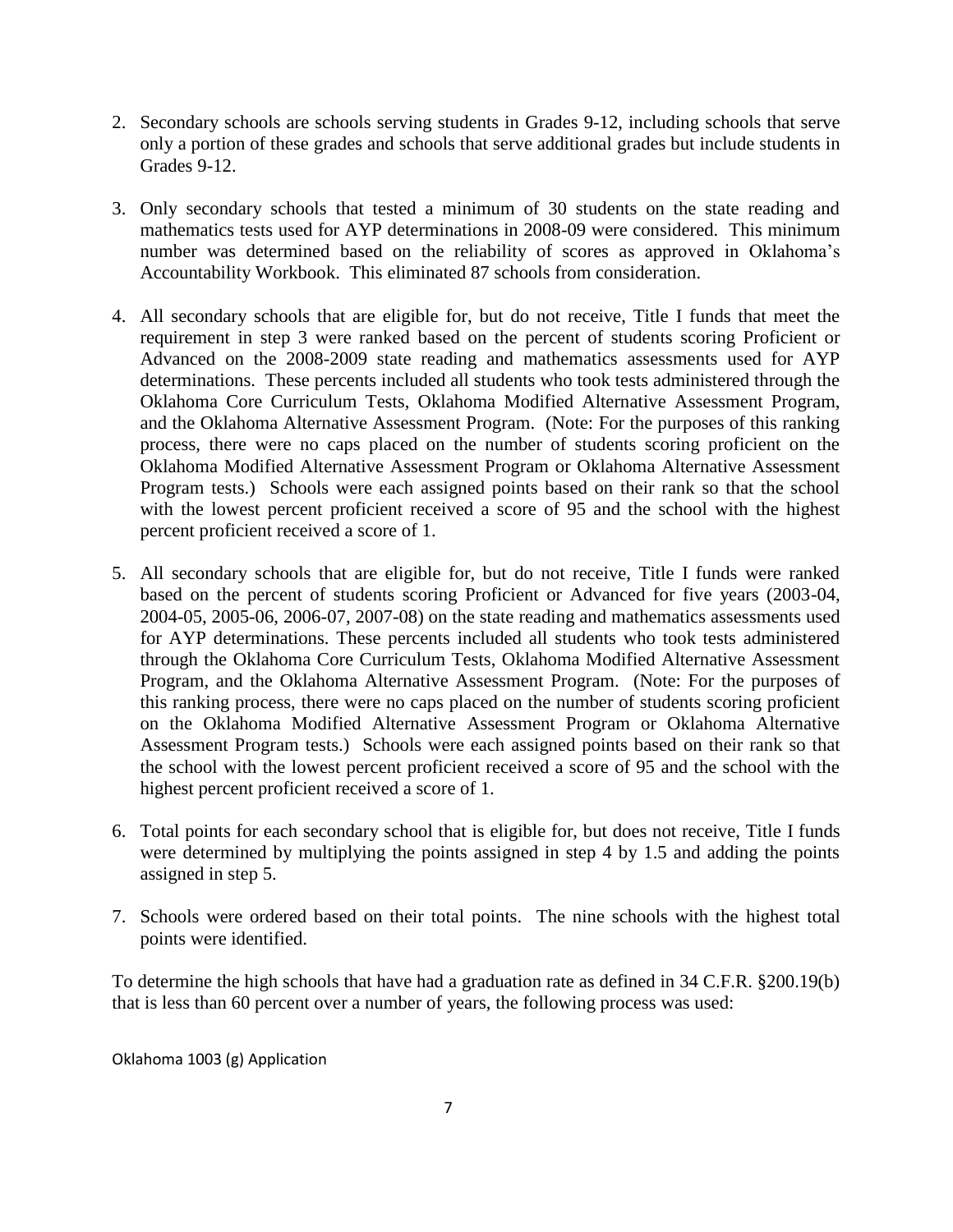- 1. High schools are schools serving students in Grades 9-12, including schools that serve only a portion of these grades and schools that serve additional grades but include students in Grades 9-12.
- 2. The graduation rates used for AYP determinations of all high schools that are eligible for, but do not receive, Title I funds were averaged for five years (2004-05, 2005-06, 2006-07, 2007- 08, and 2008-09).
- 3. There were no high schools that are eligible for, but do not receive, Title I funds with an average graduation rate less than 60 percent.

# **Tier III**

All Title I schools in improvement, corrective action, or restructuring not already identified for Tier I or Tier II were identified for Tier III.

#### *SECTION B: EVALUATION CRITERIA- An SEA must provide the criteria it will use to evaluate the information set forth in the LEA's application.*

#### **Part 1-Section B**

The SEA anticipates that LEAs will have undertaken preliminary work prior to receiving final approval for the grant funding. The requirements described in this section constitute the LEA's baseline information about the planning underway to ensure successful implementation and sustainability. Oklahoma will expect the implementation of LEA reform models to occur at the **beginning** of the 2010-11 school year.

# *(1) The SEA has assured that the LEA has analyzed the needs of each Tier I and Tier II school identified in the LEA's application and has selected an intervention model, using the following process:*

Oklahoma will require each LEA to address and demonstrate the requirements of this section. The information will be submitted in the LEA application for a  $1003(g)$  school improvement grant. The SEA will evaluate the information provided to the extent to which the LEA analyzed the needs of each Tier I and Tier II school identified in the LEA's application and has selected an intervention for each school by requiring the LEA to complete a comprehensive needs assessment as part of the application process for each Tier I, Tier II, and Tier III school it elects to serve with SIG funds.

To meet the requirements of this part, the LEA must:

Analyze multiple sources of data based on *Oklahoma's Nine Essential Elements Performance Indicators* (see Appendices), which may include, but is not limited to student and staff profiles; student achievement data; curriculum analysis data, state and local assessment data; instructional practices inventories; focus walks; school culture surveys; student, family and community surveys and demographic information;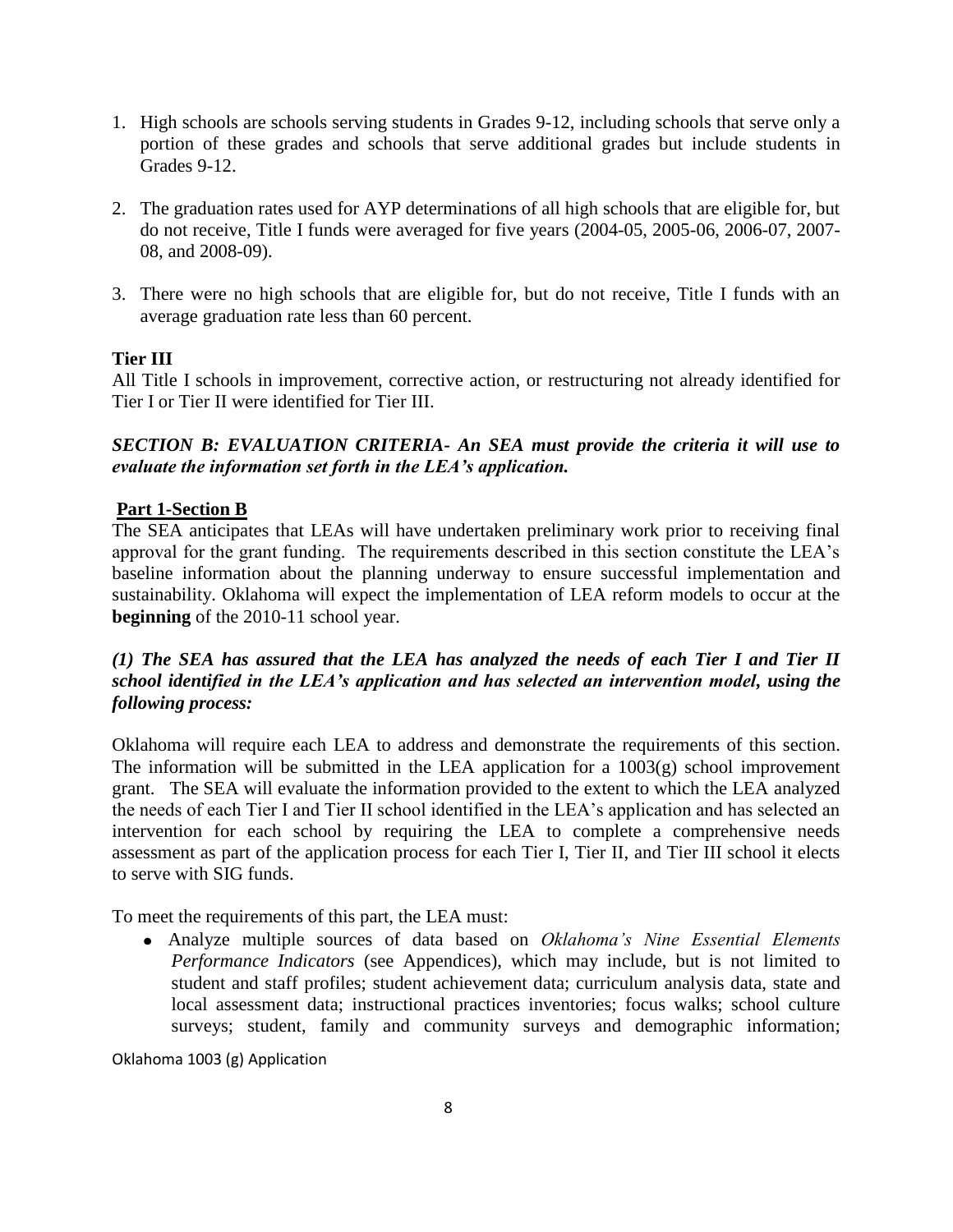professional growth and development inventories and evaluations,; leadership evaluations; organizational charts and job description; previous budgets and resource allocations; and results of previous annual plan reviews and updates, and provide in its application a detailed summary of this analysis.

- Identify, based on the results of the data analysis and needs assessment, an intervention model for each Tier I and Tier II school the district elects to serve and demonstrate in the application, and provide a narrative describing the correlation between the results of the data analysis, needs assessment report, and chosen model.
- The LEA will consult with relevant stakeholders regarding the LEA's application and implementation of school improvement models in its Tier I and Tier II schools.

The following rubric will be used by the SEA to evaluate the requirements of this part on the LEA application. **Note that a Level III must be met before approval is granted.**

| Level 1                                                                                    | Level II                                                                                          | Level III                                                                                                                                                                                 |
|--------------------------------------------------------------------------------------------|---------------------------------------------------------------------------------------------------|-------------------------------------------------------------------------------------------------------------------------------------------------------------------------------------------|
| • Data sources used in<br>analysis or summary of<br>analysis is nonexistent.               | $\bullet$ Few data sources (2-3)<br>were used in analysis, or<br>analysis is lacking.             | • Multiple data sources $(4 \text{ or } 4)$<br>more) were used and have<br>been summarized into a<br>meaningful analysis based<br>on School Profile indicators<br>in the LEA application. |
| • The identified model is not<br>supported by the data<br>analysis or needs<br>assessment. | • The identified model is<br>partially supported by the<br>data analysis and needs<br>assessment. | • The identified model is<br>fully supported by the data<br>analysis and needs<br>assessment.                                                                                             |

#### *(2) The LEA will have the opportunity to demonstrate that it has the capacity to use school improvement funds to provide adequate resources and related support to each Tier I and Tier II school identified in the LEA's application in order to implement fully and effectively the selected intervention in each of those schools.*

LEAs should consider school, district, and community capacity when selecting an intervention model, as each intervention model requires unique responsibilities of those involved. The criteria the Oklahoma State Department of Education (OSDE) will use to evaluate the LEA's capacity to fully and effectively implement the selected intervention in each school will be evaluated according to the indicators listed below:

|           | Indicators                                                     | Model(s) of Intervention |
|-----------|----------------------------------------------------------------|--------------------------|
| $\bullet$ | The LEA has outlined its design and implementation activities  | All Models               |
|           | for each intervention model. A detailed and realistic timeline |                          |
|           | has been established. The person/position for providing        |                          |
|           | leadership for each requirement of the intervention has been   |                          |
|           | determined.                                                    |                          |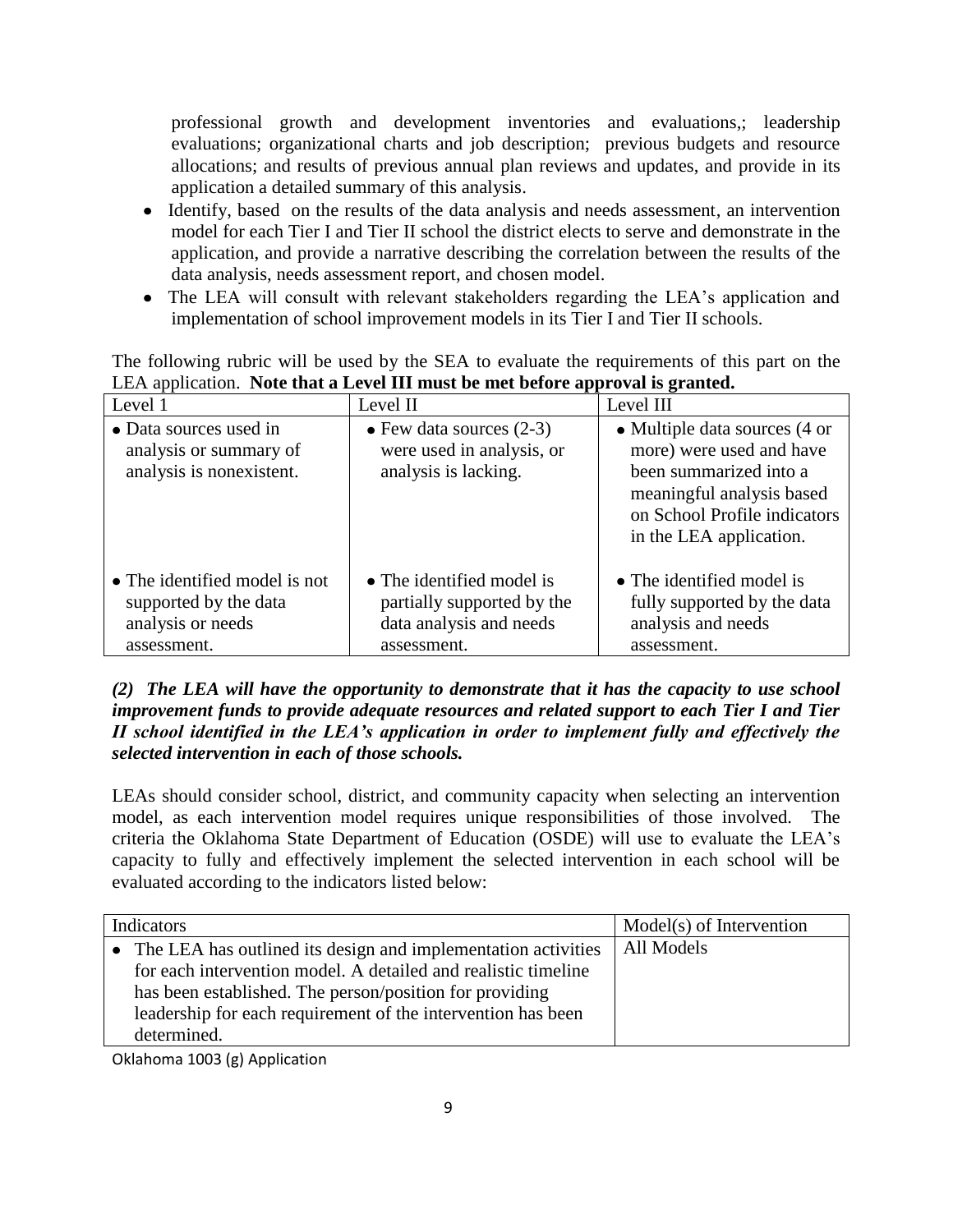| Indicators                                                                                                                                                                                                                                                                                                                                                                  | Model(s) of Intervention                       |
|-----------------------------------------------------------------------------------------------------------------------------------------------------------------------------------------------------------------------------------------------------------------------------------------------------------------------------------------------------------------------------|------------------------------------------------|
| The LEA has demonstrated that it has involved and received<br>commitment to support from relevant stakeholders, including<br>administrators, teachers, teachers' unions (if appropriate),<br>parents, students, and outside community members in<br>activities related to decision making, choosing an intervention<br>model, and/or development of the model's design.     | All Models                                     |
| Staff with the credentials and capacity to implement the<br>selected intervention successfully has been identified.                                                                                                                                                                                                                                                         | All Models                                     |
| The ability of the LEA to serve the identified Tier I and Tier II<br>schools has been addressed.                                                                                                                                                                                                                                                                            | All Models                                     |
| The ability to recruit new principals with the necessary<br>credentials and capacity has been demonstrated.                                                                                                                                                                                                                                                                 | All Models                                     |
| The LEA has conducted a strategic planning process that<br>supports the selection and implementation of the chosen<br>model.                                                                                                                                                                                                                                                | All Models                                     |
| The LEA has developed three-year budgets that directly align<br>$\bullet$<br>to the activities and strategies stated in the plan.                                                                                                                                                                                                                                           | Turnaround,<br>Transformation, Restart         |
| The LEA has developed a monitoring plan that encompasses<br>$\bullet$<br>multiple visits to each school and requires evidence of<br>effective LEA interventions if there is limited student<br>academic success.                                                                                                                                                            | Turnaround,<br><b>Transformation</b> , Restart |
| The LEA has plans to add at least an hour of additional<br>$\bullet$<br>instructional time per day, or adopt alternative/extended<br>school-year calendars that add time beyond the additional hour<br>of instructional time per day for each identified Tier I and Tier<br>II school to be served.                                                                         | Transformation                                 |
| The LEA has established an LEA Turnaround Office or<br>Officer(s) that will be responsible for the day-to-day<br>management of reform efforts at the school level and<br>coordinating with the SEA.                                                                                                                                                                         | Turnaround,<br><b>Transformation</b> , Restart |
| The LEA has made a commitment to expand teachers'<br>٠<br>capacity to plan collaboratively in the academic areas where<br>students fail to make Adequate Yearly Progress.                                                                                                                                                                                                   | Turnaround,<br>Transformation, Restart         |
| The LEA has identified a $1003(g)$ Turnaround Team and/or a<br>٠<br>Turnaround Program Contact that meets regularly with SEA<br>staff to discuss progress of schools. Turnaround Teams and/or<br>Turnaround Program Contact are highly knowledgeable<br>educators who specialize in school improvement, understand<br>culture and climate, and relate well to stakeholders. | Turnaround,<br><b>Transformation</b> , Restart |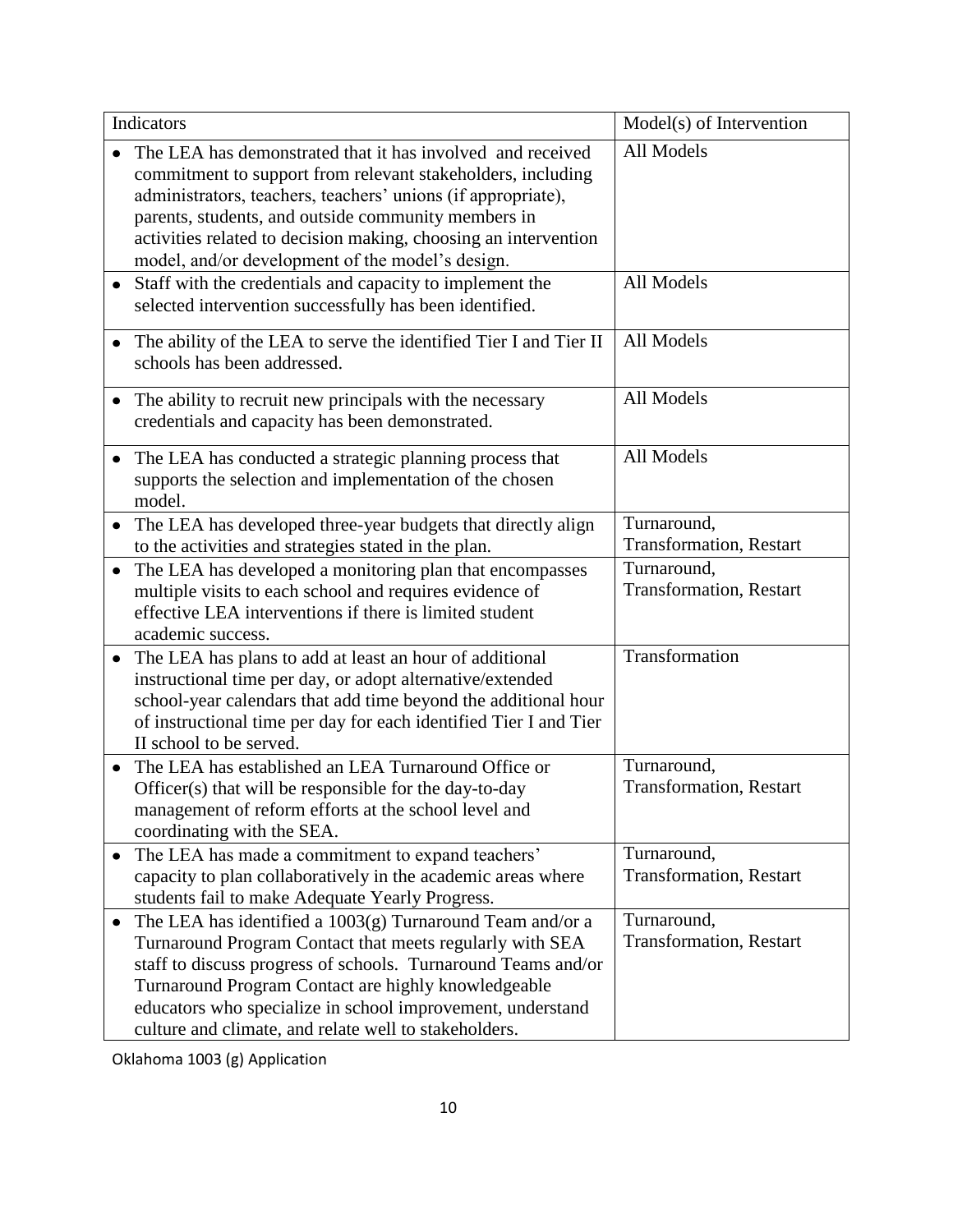|           | Turnaround Teams and/or Turnaround Program Contact must<br>also demonstrate that they communicate regularly with the<br>LEA administrative team, including the LEA Superintendent.                                         |                                               |
|-----------|----------------------------------------------------------------------------------------------------------------------------------------------------------------------------------------------------------------------------|-----------------------------------------------|
|           | • The LEA has demonstrated, through past grant applications,<br>that they have sound fiscal management with limited audit<br>findings.                                                                                     | All Models                                    |
| $\bullet$ | The LEA has completed a self assessment of its own capacity<br>to design, support, monitor and assess the implementation of<br>the models and strategies that it selects for its Tier I, Tier II,<br>and Tier III schools. | All Models                                    |
|           | The LEA has demonstrated a commitment to the sustainability<br>of the intervention model after the funding is no longer<br>available.                                                                                      | Turnaround,<br><b>Transformation, Restart</b> |
| $\bullet$ | The LEA has access and proximity to higher achieving<br>schools, including but not limited to charter schools or new<br>schools for which achievement data are not yet available.                                          | <b>School Closure</b>                         |
| $\bullet$ | The LEA completes the grant application within the timelines<br>set forth in the application.                                                                                                                              | All Models                                    |
|           | Assurances are signed and submitted with the application.                                                                                                                                                                  | All Models                                    |

The following rubric will be used by OSDE to evaluate the requirements of this part on the LEA application. **Note that a Level III must be met before approval is granted.**

| Level I                                                                                                                     | Level II                                                                                                                          | Level III                                                                                                                                             |  |  |
|-----------------------------------------------------------------------------------------------------------------------------|-----------------------------------------------------------------------------------------------------------------------------------|-------------------------------------------------------------------------------------------------------------------------------------------------------|--|--|
| • None of the indicators for<br>the chosen intervention<br>model have been<br>demonstrated or fully<br>addressed in the LEA | • Most of the above<br>indicators for the chosen<br>intervention model are<br>demonstrated by the district<br>and have been fully | • All of the above indicators<br>for the chosen intervention<br>model are demonstrated by<br>the district and have been<br>fully addressed in the LEA |  |  |
| application.                                                                                                                | addressed in the LEA<br>application.                                                                                              | application.                                                                                                                                          |  |  |

*(3) LEA budgets includes sufficient funds to implement the selected intervention fully and effectively in each Tier I and Tier II school identified in the LEA's application as well as to support school improvement activities in each Tier III school throughout the period of availability of those funds (taking into account any waiver extending that period received by either the SEA or the LEA).* 

LEAs will be required to submit a separate budget narrative and budget pages for each identified school the district elects to serve. The LEA will be evaluated according to the extent it meets the criteria for this part listed below: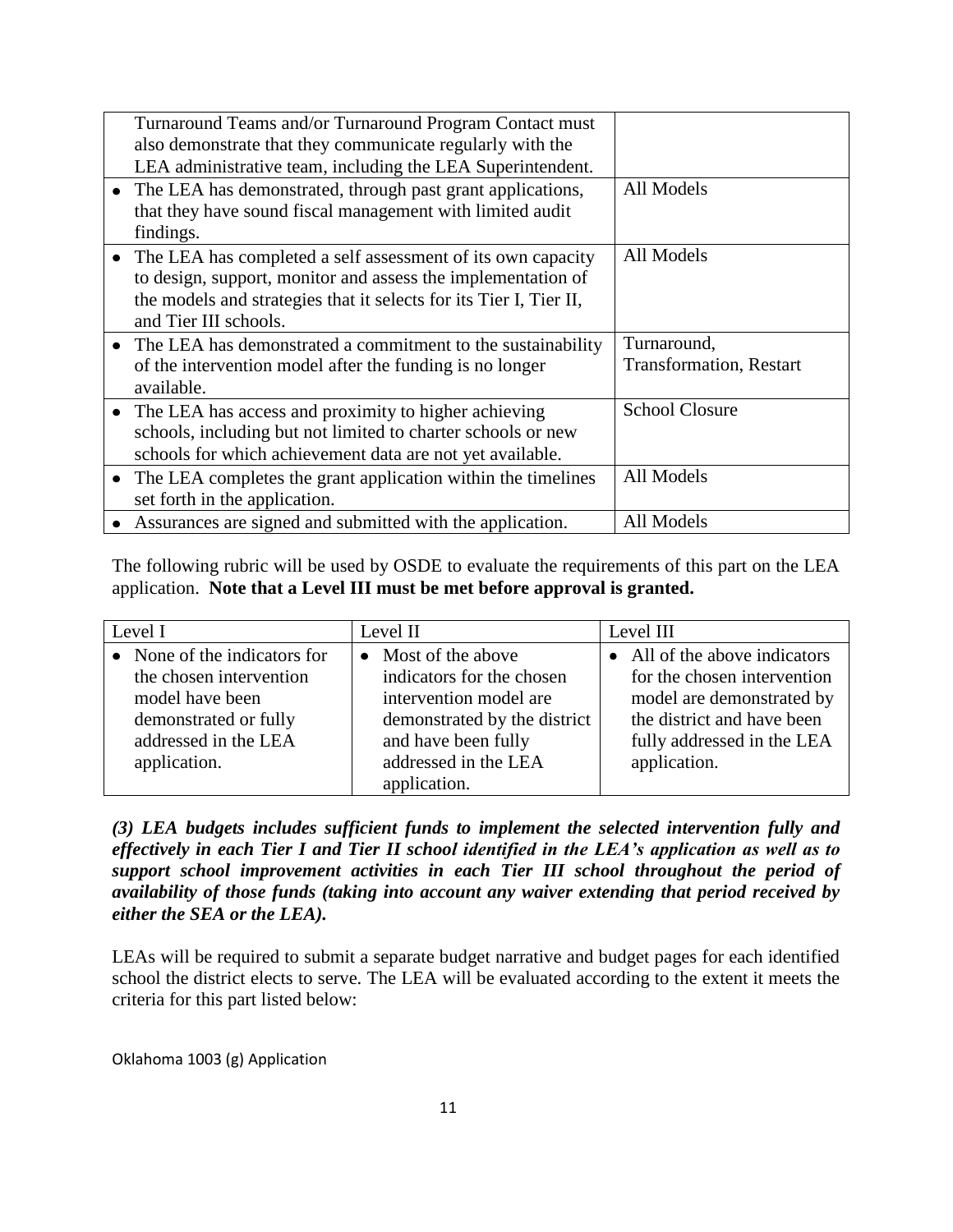- The budget narrative must describe, in detail, the needs of the particular school in implementing all required components of the chosen model, a description of proposed initiatives, services, and/or materials, and the responsibility of the LEA and the school for timely distribution of funds during each year of the grant.
- The budget narrative must also describe in detail, how the LEA will meet and fund the additional requirements of this grant:
	- o Establish an LEA-based Turnaround Office or Turnaround Officer(s) that will be responsible for the day-to-day management of reform efforts at the site level and coordinate and communicate with the SEA;
	- o Provide at least ninety (90) minutes of protected collaboration time per week for each teacher to work in professional learning communities;
	- o Provide at least five (5) days of site-based training as well as a five (5) day teacher academy or institute for each teacher in each Tier I and Tier II school to be served;
	- o Provide additional training on the chosen intervention model and process aligned to the chosen model for new teachers that join turnaround schools after the start of implementation.
- Summary budget pages and justification pages for each school for each year of the grant will be required. A summary budget page and justification page will also be required of the district which includes totals of all schools in each function/object code and additional initiatives, services, and materials that will be provided at the district level.
- Budgets submitted must match the number of designated schools and be aligned to the models selected for each school. Budgets should not be less than the minimum amount of \$50,000 and should not exceed the maximum allowable amount of \$2,000,000 for each Tier I and Tier II school identified during each of the three years over the period of availability of the grant (2010-2011; 2011-2012; and 2012-2013).
- Budgets submitted for Tier III schools should not be less than the minimum amount of \$50,000 and should not exceed the maximum allowable amount of \$2,000,000 for each Tier III school identified during each of the three years over the period of availability of the grant (2010-2011; 2011-2012; and 2012-2013).
- LEA budget must be signed by the LEA Superintendent and the designated financial officer.

The following rubric will be used by OSDE to evaluate the requirements of this part on the LEA application. **Note that a Level III must be met before approval is granted.** Additionally, budget summary and justification pages will be reviewed by the SEA Title I Office for accuracy.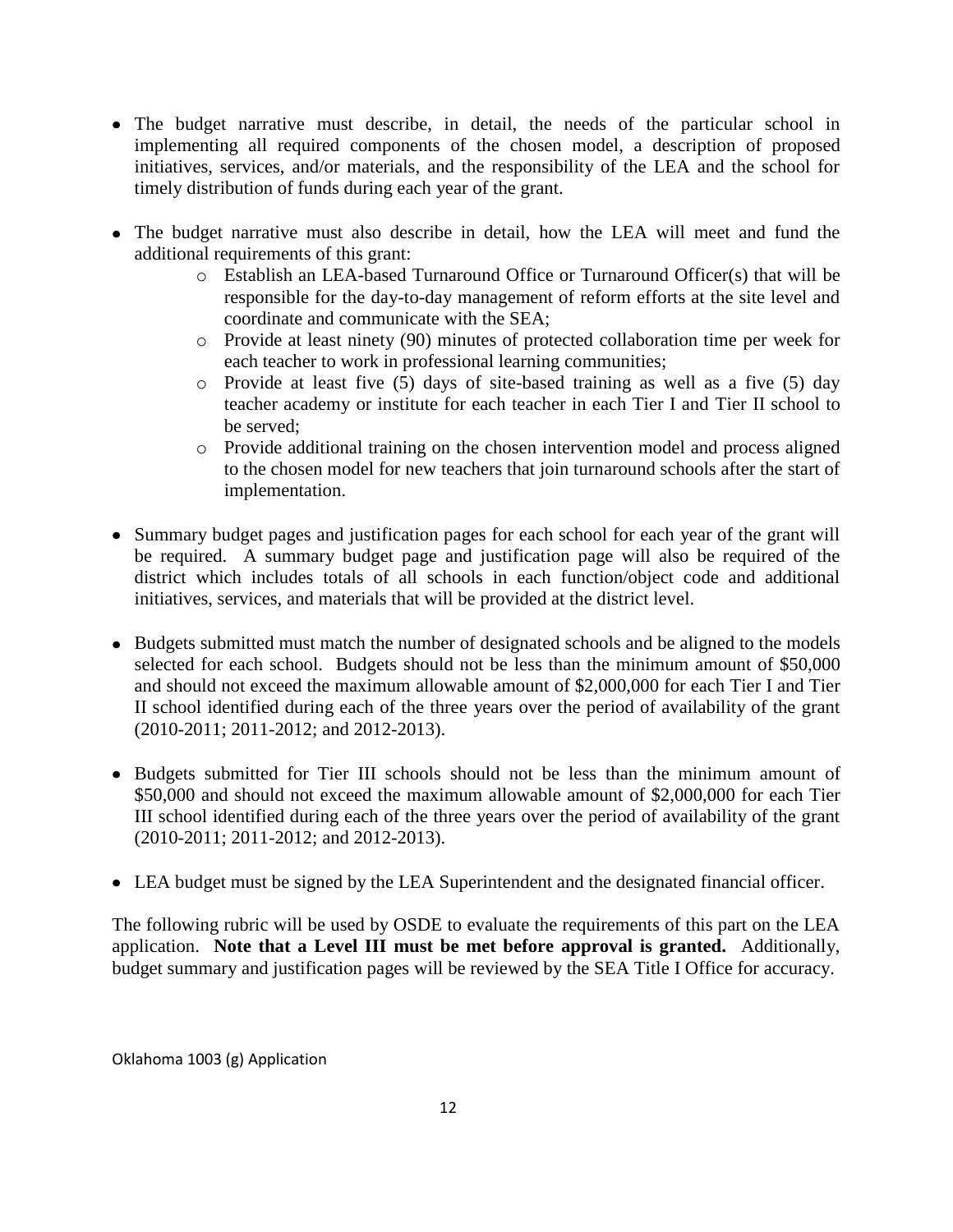| Level I                                                                                                                          | Level II                                                                                                                                                                                                             | Level III                                                                                                                                                                                              |
|----------------------------------------------------------------------------------------------------------------------------------|----------------------------------------------------------------------------------------------------------------------------------------------------------------------------------------------------------------------|--------------------------------------------------------------------------------------------------------------------------------------------------------------------------------------------------------|
| None of the required<br>budget criteria are<br>adequately addressed.                                                             | Most of the required budget<br>$\bullet$<br>criteria have been<br>adequately addressed.                                                                                                                              | All required budget criteria<br>have been adequately<br>addressed.                                                                                                                                     |
| None of the additional<br>grant requirements have<br>been addressed in the<br>narrative and included in<br>the budget worksheet. | Most of the additional grant<br>requirements have been<br>addressed in the narrative<br>and included in the budget<br>worksheet.                                                                                     | All of the additional grant<br>requirements have been<br>addressed in the narrative<br>and included in the budget<br>worksheet.                                                                        |
| The LEA has not funded<br>the required components of<br>the chosen intervention<br>model.                                        | The LEA has sufficiently<br>$\bullet$<br>funded most of the required<br>components of the chosen<br>intervention model,<br>considering the needs<br>assessment and the LEA's<br>ability to align other<br>resources. | The LEA has sufficiently<br>funded all of the required<br>components of the chosen<br>intervention model,<br>considering the needs<br>assessment and the LEA's<br>ability to align other<br>resources. |

#### **Part 2-Section B**

The requirements included in this section are actions that the LEA may have taken prior to submitting a grant application. It is likely the actions will be undertaken after approval of the grant application. The LEA is required to provide information regarding the following with relation to each Tier I and Tier II school it elects to serve:

(1) The LEA will complete an Action Plan for each school it elects to serve in Tier I and Tier II specifically addressing how the **design and implementation of interventions will be consistent with the final requirements** of the chosen intervention model and submit the Action Plans to the SEA as part of the LEA application. Action Plans will include a description of the action steps necessary for implementation, a timeline for implementation, and a list of persons responsible for the actions and a description of the following additional factors.

Additional factors the SEA will consider when evaluating the LEA's commitment to the design and implementation of the final requirements of the selected intervention model(s) include:

- The LEA has staff in place with the credentials and capacity to design and implement the  $\bullet$ selected intervention model(s) while still meeting local needs;
- The LEA has committed time and resources to adequately facilitate the design and ongoing implementation of the selected intervention model(s);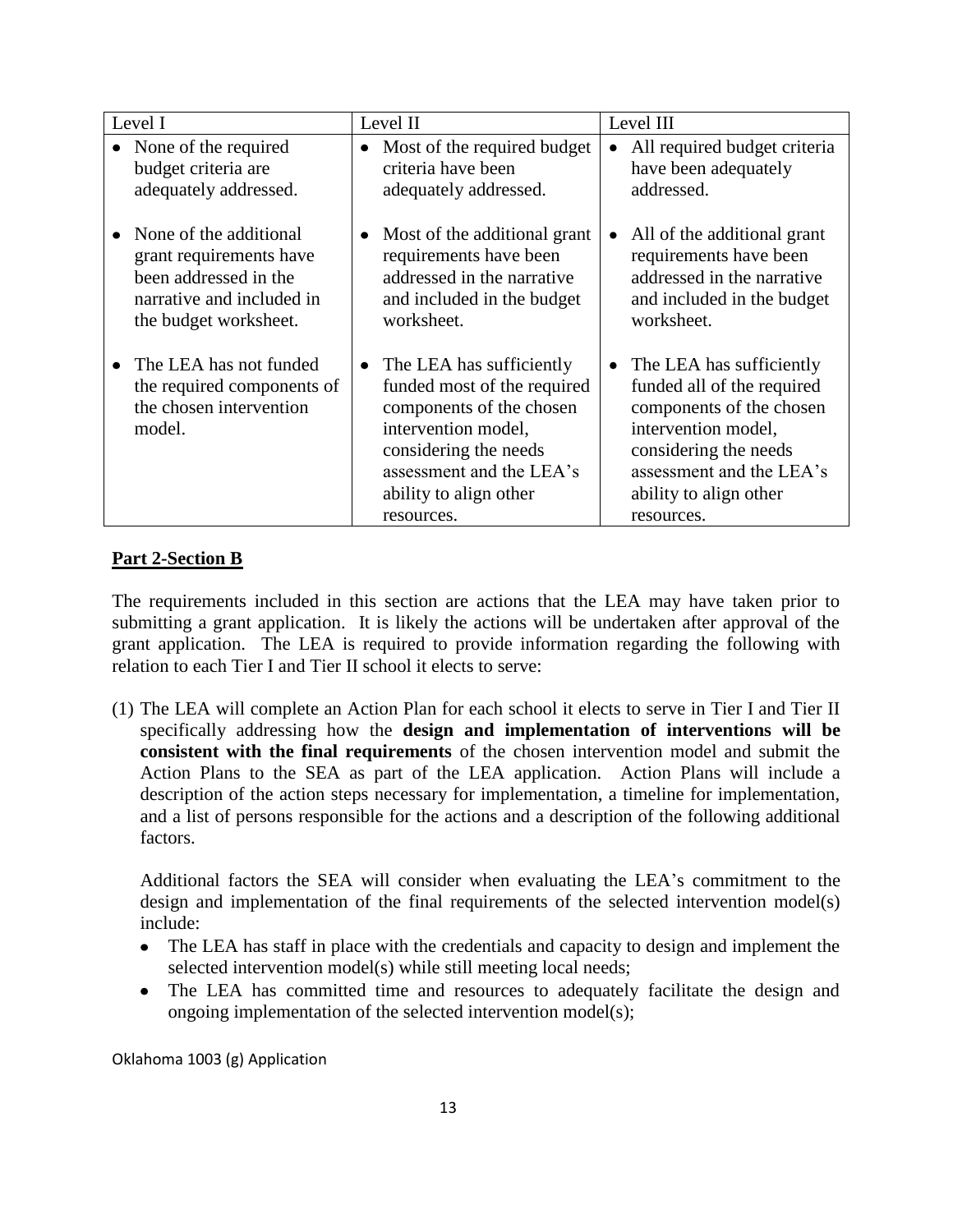- The LEA has an ongoing diagnostic process in place that will inform the design and implementation of the selected intervention model(s); and
- The LEA has demonstrated adequate capacity, as defined in Part 1 Section B of this application, to implement the selected intervention model(s).

The following rubric will be used by OSDE to evaluate each requirements of this part on the LEA application. **Note that a Level III must be met before approval is granted.**

| Level I                                                                                                                          | Level II                                                                                          | Level III                                                                                                                                                                                                                                     |  |  |
|----------------------------------------------------------------------------------------------------------------------------------|---------------------------------------------------------------------------------------------------|-----------------------------------------------------------------------------------------------------------------------------------------------------------------------------------------------------------------------------------------------|--|--|
| $\bullet$ The Action Plan is not<br>complete or does not<br>provide adequate<br>information regarding the<br>intervention model. | The Action Plan adequately<br>addresses most of the<br>requirements of the<br>intervention model. | The Action Plan fully<br>$\bullet$<br>addresses all the<br>requirements of the<br>intervention model which<br>includes the timeline,<br>person responsible, and<br>specific actions, including<br>the additional factors<br>identified above. |  |  |

- (2) The LEA will develop a written procedure/policy to **recruit, screen, and select external providers**, if applicable, to ensure their quality and submit this written process with the LEA application. The written procedure/policy must include the following steps:
	- o Analyze the LEA/school operational needs and articulate specific goals and expectations for the provider;
	- o Research and prioritize available providers, which may include contacting other LEAs that have used the provider;
	- o Engage parents and other stakeholders in the review and selection process;
	- o Evaluate the external provider's progress toward goals and expectations; and
	- o Define consequences for the provider if goals and/or expectations are not met (i.e., termination of contract).

The LEA will also submit in the application, a detailed justification for the selection of external providers that takes into consideration the needs of the identified Tier I and Tier II schools to be served. The justification must include the following criteria:

- o History of success working with the LEA, school, or a particular population;
- o Alignment of external provider and existing LEA services or initiatives;
- o Capacity of external provider to serve the identified Tier I or Tier II school and its selected intervention.

The following rubric will be used by OSDE to evaluate the requirements of this part on the LEA application. **Note that a Level III must be met before approval is granted.**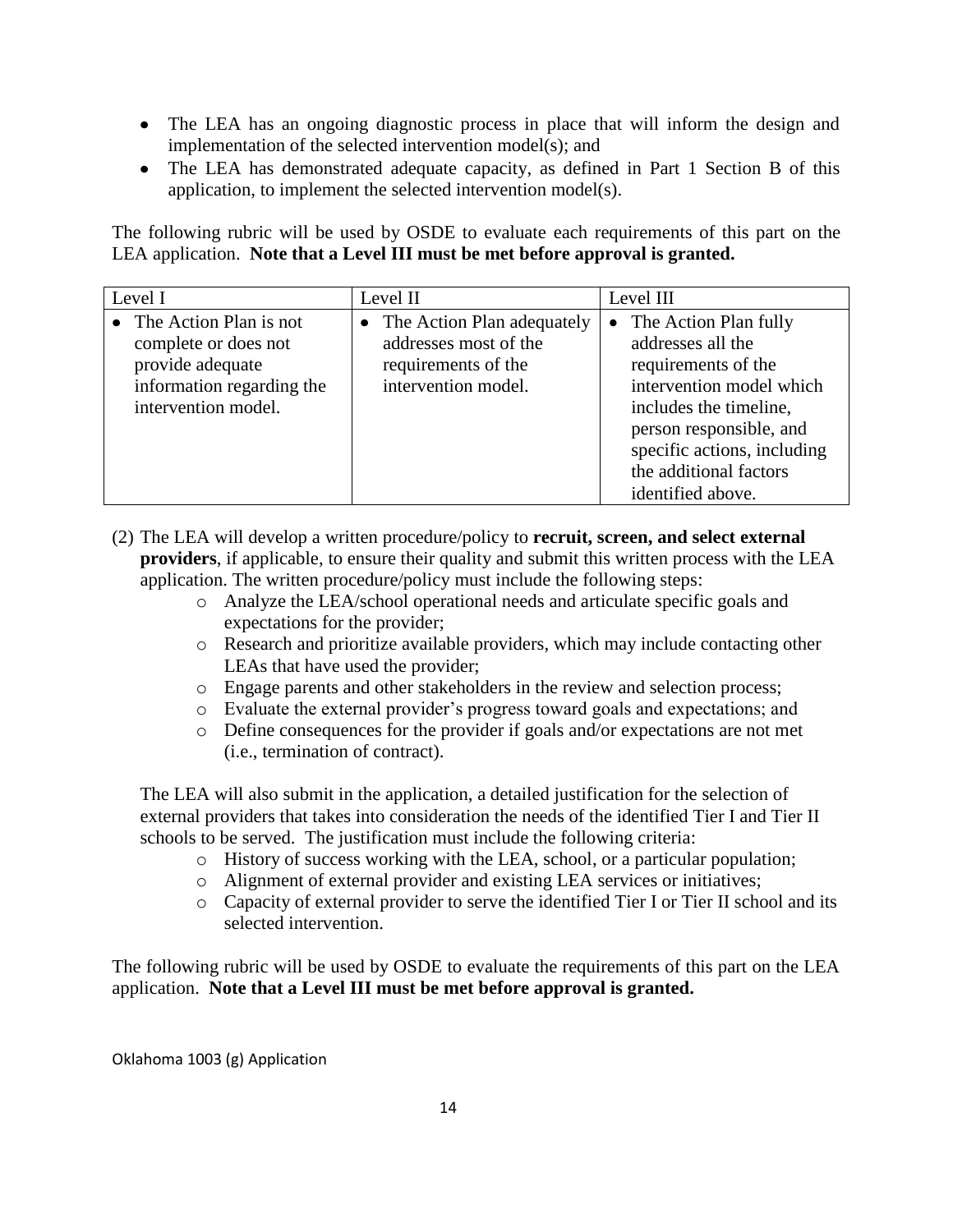| Level I                                                                                                                                               | Level II                                                                                                                                                                            | Level III                                                                                                                                                                         |
|-------------------------------------------------------------------------------------------------------------------------------------------------------|-------------------------------------------------------------------------------------------------------------------------------------------------------------------------------------|-----------------------------------------------------------------------------------------------------------------------------------------------------------------------------------|
| • The LEA has not<br>developed a written<br>procedure/policy for<br>recruiting and selecting<br>external providers and no<br>procedure/policy exists. | The LEA has a written<br>procedure/policy for<br>recruiting and selecting<br>external providers, but the<br>policy addresses only some<br>of the bullet points<br>identified above. | The LEA has fully<br>developed a clear and<br>specific written<br>procedure/policy for<br>recruiting and selecting<br>external providers that fully<br>addresses each requirement |
|                                                                                                                                                       |                                                                                                                                                                                     | identified in the bullet<br>points above.                                                                                                                                         |

(3) The LEA will complete an Integration of Services chart showing how the LEA and school will align **other resources with the interventions** and submit this chart as part of the LEA application. Resources LEAs may consider when completing the Integration of Services chart include:

| Resource          | Model(s)                               | Examples of Alignment with<br>1003(g)                                                                                                                                                                |
|-------------------|----------------------------------------|------------------------------------------------------------------------------------------------------------------------------------------------------------------------------------------------------|
| Title I, Part A   | Turnaround, Transformation,<br>Restart | Stipends for teachers<br>attending professional<br>development<br>Supplemental instructional<br>materials for extended<br>school hours                                                               |
| Title II, Part A  | Turnaround, Transformation,<br>Restart | Registration and travel for<br>teachers attending National<br>Conferences and<br>Workshops<br>Salary for instructional<br>facilitator to provide<br>ongoing professional<br>development and coaching |
| Title II, Part D  | Turnaround, Transformation,<br>Restart | Instructional technology to<br>be integrated into core<br>subjects<br>Increased capacity of<br>current data system to<br>promote use of data by all<br>teachers                                      |
| Title III, Part A | Turnaround, Transformation,<br>Restart | Professional development<br>in strategies for English<br>Language Learners                                                                                                                           |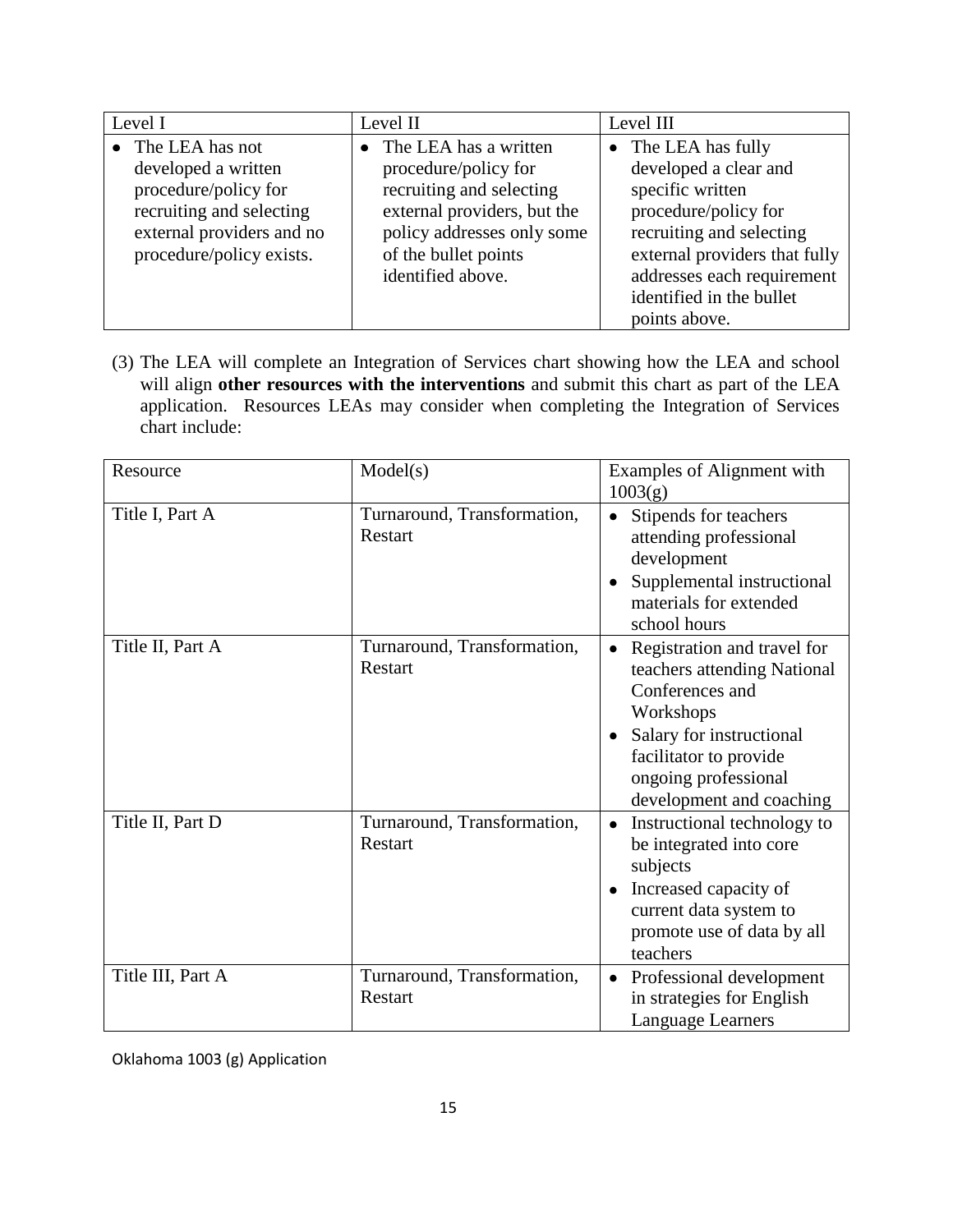| Oklahoma State AAA | Turnaround, Transformation, | The AAA program became         |
|--------------------|-----------------------------|--------------------------------|
| Program            | Restart                     | effective in Oklahoma law,     |
|                    |                             | July 1, 2005. The program      |
|                    |                             | provides monetary awards to    |
|                    |                             | qualified school employees     |
|                    |                             | that attain the: $(1)$ highest |
|                    |                             | overall student achievement    |
|                    |                             | and (2) the highest annual     |
|                    |                             | improvement in student         |
|                    |                             | achievement as measured by     |
|                    |                             | the Academic performance       |
|                    |                             | Index (API) in each of five    |
|                    |                             | groups based upon Average      |
|                    |                             | Daily membership. The law      |
|                    |                             | provides for the determination |
|                    |                             | of the school sites in each of |
|                    |                             | the five groups that achieve   |
|                    |                             | the highest score for          |
|                    |                             | categories one and two         |
|                    |                             | mentioned above.               |
|                    |                             |                                |

The following rubric will be used by OSDE to evaluate the requirements of this part on the LEA application. **Note that a Level III must be met before approval is granted.**

| Level I                                                                                    | Level II                                                                                                           | Level III                                                                                                           |  |
|--------------------------------------------------------------------------------------------|--------------------------------------------------------------------------------------------------------------------|---------------------------------------------------------------------------------------------------------------------|--|
| • The LEA has integrated no<br>resources to support the<br>selected intervention<br>model. | The LEA has integrated<br>$\bullet$<br>limited resources $(1-2)$ to<br>support the selected<br>intervention model. | The LEA has fully<br>integrated multiple (3 or<br>more) resources to support<br>the selected intervention<br>model. |  |

- (4) The LEA will describe how it has or plans to modify its practices or policies, if necessary, to enable it to implement the interventions fully and effectively and submit the narrative with the LEA application. Examples of policy changes LEAs may adopt include:
	- o Providing flexibility in hiring practices at the school site;
	- o Scheduling protected collaborative planning time;
	- o Changing the structure of a high school to enhance learning opportunities (i.e., small learning communities, dual-enrollment, credit-recovery programs).

The following rubric will be used by OSDE to evaluate the requirements of this part on the LEA application. **Note that a Level III must be met before approval is granted.**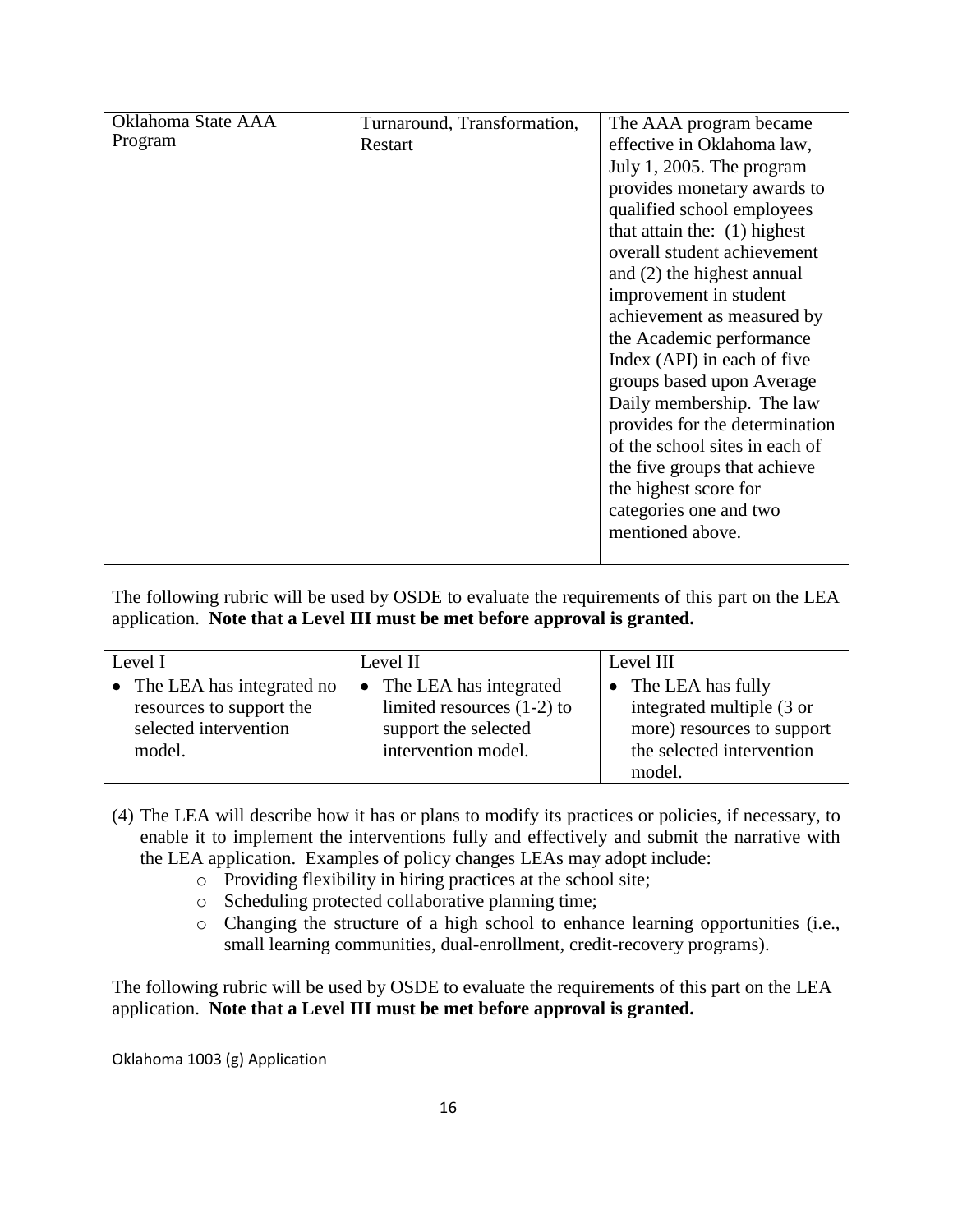| Level I                                                                                                             | Level II                                                                                                                                                                                 | Level III                                                                                                                                                                                                                                  |  |
|---------------------------------------------------------------------------------------------------------------------|------------------------------------------------------------------------------------------------------------------------------------------------------------------------------------------|--------------------------------------------------------------------------------------------------------------------------------------------------------------------------------------------------------------------------------------------|--|
| • The LEA has provided no<br>policy change to enable<br>schools to implement the<br>selected intervention<br>model. | The LEA has changed<br>$\bullet$<br>some policy or policies to<br>match the necessary<br>requirements of selected<br>intervention(s) to enable<br>schools to implement<br>interventions. | The LEA has changed<br>policy or policies to match<br>the necessary requirements<br>of selected intervention(s)<br>or altered policies that will<br>affect the implementation<br>of the selected<br>intervention( $s$ ) as<br>appropriate. |  |

- (5) The LEA will provide a plan for **sustaining the reforms after the funding period ends** and submit the plan as part of the LEA application. LEAs must provide evidence of the following indicators:
	- o All stakeholders, including school staff, parents, and members of the larger community, were involved in the planning phase and will share leadership throughout implementation;
	- o There are written plans in place for transition, including staffing, funding, exit of external providers (including Charter Management Organizations and Education Management Organizations), and changes in leadership;
	- o The LEA has in place a strategic planning process that utilizes Oklahoma's Ways to Improve School Effectiveness (WISE) Web-based planning and coaching tool;
	- o The LEA has a system of formative and summative data collection in place;
	- o Other funding sources are available or are being actively sought to enable the school to continue initiatives; and
	- o The Title I, Part A schoolwide plan includes goals and action steps that will sustain the reform, and a budget has been created to coordinate federal, state, and local funding to continue the intervention model.

Sustainability will be measured in the LEA-submitted application based on the description of factors such as the use of professional development to sustain the implemented strategies to improve student achievement, including the description of the use of the train-the-trainers model, as appropriate. The establishment of scheduling and processes that allow for teacher collaboration and teaming that produces more effective and efficient delivery of instruction will be an additional factor. A description of the plan for more effective and efficient communication strategies to involve parents and community will be a factor as well.

LEA application. **Note that a Level III in all areas must be met before approval is granted.**

| Level I                                                               | Level II                                                                          | Level III                                                                                     |  |
|-----------------------------------------------------------------------|-----------------------------------------------------------------------------------|-----------------------------------------------------------------------------------------------|--|
| The LEA has addressed<br>none of the indicators of<br>sustainability. | The LEA has addressed a<br>few (3or less) of the<br>indicators of sustainability. | • The LEA has fully and<br>thoughtfully addressed all<br>the indicators of<br>sustainability. |  |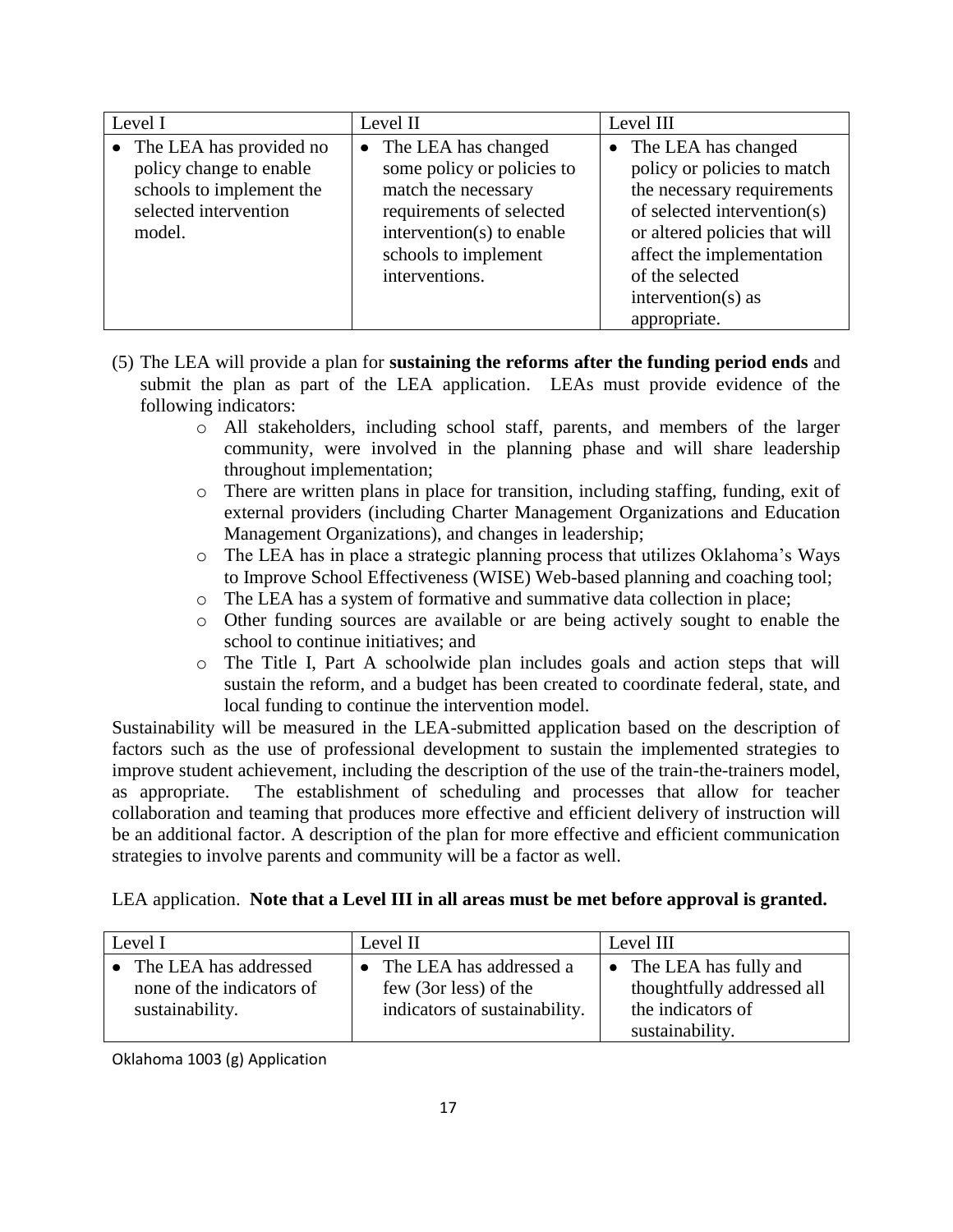In addition, the LEA will be required to address its commitment to utilize the School Support Teams and Educational Leadership Coaching, as applicable, and its commitment to attend all required SEA school improvement meetings and conferences including, but not limited to:

- What Works in Schools: Phase I and II
- Pre-Data Retreat Leadership Meeting
- Summer Data Retreat
- $\bullet$  1003(g) Implementation Meetings

# *SECTION C: CAPACITY- The SEA must explain how it will evaluate whether an LEA lacks capacity to implement a school intervention model in each Tier I school.*

Once the SEA determines the schools eligible to receive funds under the  $1003(g)$  competitive funds, the LEA will be contacted by the SEA. The LEA will receive all information regarding the requirements of the four intervention models and the requirements in the LEA application. Further, the LEA will be informed that it must serve each of its Tier I and Tier II schools using one of the four intervention models, unless the LEA lacks the capacity to serve all schools identified as Tier I and Tier II.

If after SEA review of the claim of Lack of Capacity and the required Capacity Chart below, the SEA determines an LEA has more capacity than it has claimed, the SEA will:

- 1. Notify the LEA of the SEA's decision and require the LEA to provide additional evidence to support the lack of capacity claim within two weeks of such notice.
- 2. Provide technical assistance and support to the LEA to increase capacity to serve eligible Tier I and Tier II schools.
- 3. Require the LEA to submit a revised LEA application including the eligible schools. LEAs will have a two-week time period in which to submit an amended application.

The OSDE will use the chart also included in Part 1, Section B, (2) to determine district capacity.

| Indicators                                                                                                                                                                                                                                                                                                                                                              | Model(s) of Intervention |
|-------------------------------------------------------------------------------------------------------------------------------------------------------------------------------------------------------------------------------------------------------------------------------------------------------------------------------------------------------------------------|--------------------------|
| The LEA has outlined its design and implementation activities<br>for each intervention model. A detailed and realistic timeline<br>has been established. The person/position for providing<br>leadership for each requirement of the intervention has been<br>determined.                                                                                               | All Models               |
| The LEA has demonstrated that it has involved and received<br>commitment to support from relevant stakeholders, including<br>administrators, teachers, teachers' unions (if appropriate),<br>parents, students, and outside community members in<br>activities related to decision making, choosing an intervention<br>model, and/or development of the model's design. | All Models               |
| • Staff with the credentials and capacity to implement the<br>selected intervention successfully has been identified.                                                                                                                                                                                                                                                   | All Models               |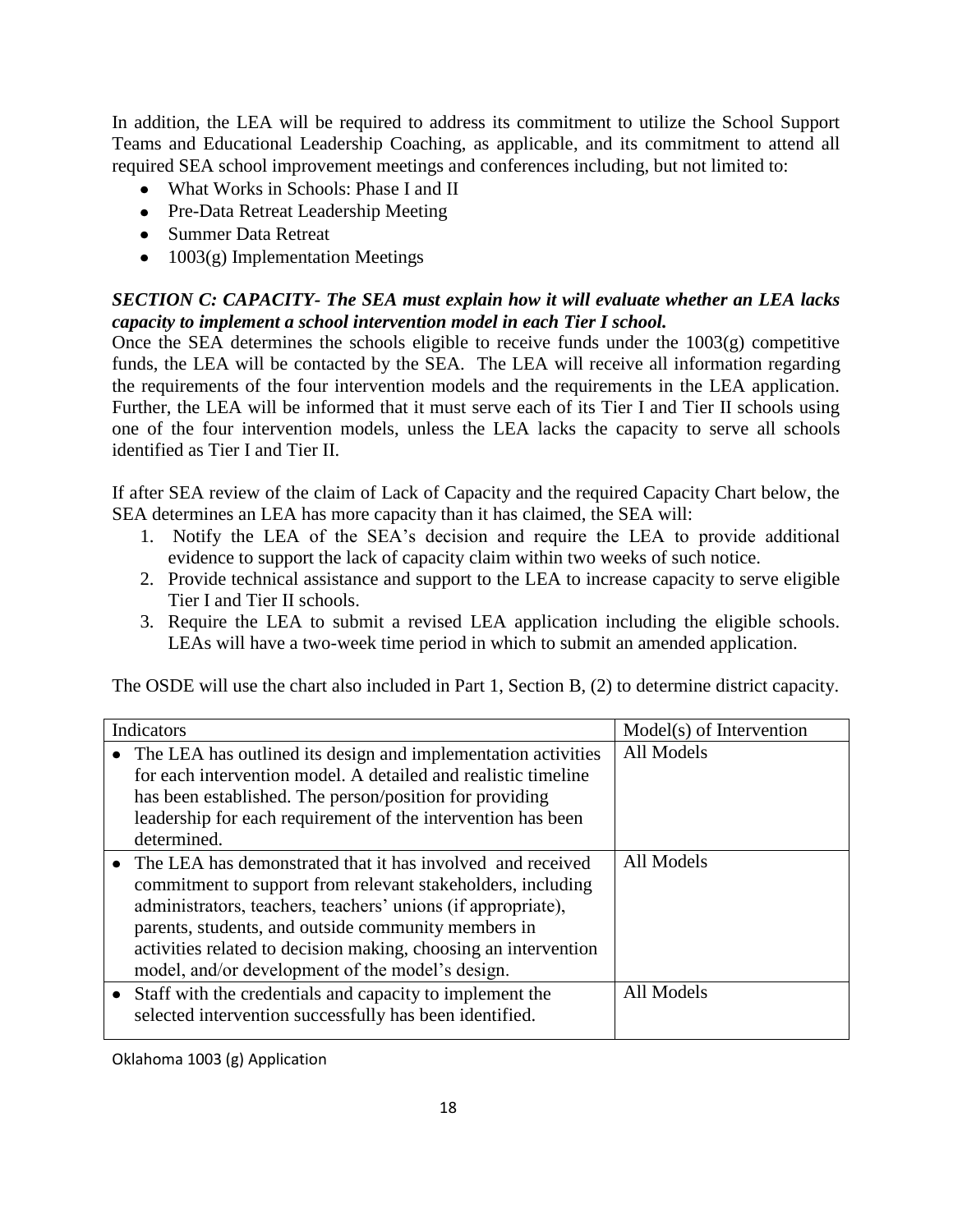|                        | The ability of the LEA to serve the identified Tier I and Tier II<br>schools has been addressed.                                                                                                                                                                                                                                                                                                                                                                                                                                                                                                                                                                                                                                                                                                                                                                                                                                                                                                                                                                                                                                          | All Models                                                                                                                                                                        |
|------------------------|-------------------------------------------------------------------------------------------------------------------------------------------------------------------------------------------------------------------------------------------------------------------------------------------------------------------------------------------------------------------------------------------------------------------------------------------------------------------------------------------------------------------------------------------------------------------------------------------------------------------------------------------------------------------------------------------------------------------------------------------------------------------------------------------------------------------------------------------------------------------------------------------------------------------------------------------------------------------------------------------------------------------------------------------------------------------------------------------------------------------------------------------|-----------------------------------------------------------------------------------------------------------------------------------------------------------------------------------|
|                        |                                                                                                                                                                                                                                                                                                                                                                                                                                                                                                                                                                                                                                                                                                                                                                                                                                                                                                                                                                                                                                                                                                                                           |                                                                                                                                                                                   |
| $\bullet$              | The ability to recruit new principals with the necessary                                                                                                                                                                                                                                                                                                                                                                                                                                                                                                                                                                                                                                                                                                                                                                                                                                                                                                                                                                                                                                                                                  | All Models                                                                                                                                                                        |
|                        | credentials and capacity has been demonstrated.                                                                                                                                                                                                                                                                                                                                                                                                                                                                                                                                                                                                                                                                                                                                                                                                                                                                                                                                                                                                                                                                                           |                                                                                                                                                                                   |
| $\bullet$              | The LEA has conducted a strategic planning process that                                                                                                                                                                                                                                                                                                                                                                                                                                                                                                                                                                                                                                                                                                                                                                                                                                                                                                                                                                                                                                                                                   | All Models                                                                                                                                                                        |
|                        | involves all stakeholders and supports the selection and                                                                                                                                                                                                                                                                                                                                                                                                                                                                                                                                                                                                                                                                                                                                                                                                                                                                                                                                                                                                                                                                                  |                                                                                                                                                                                   |
|                        | implementation of the chosen model.                                                                                                                                                                                                                                                                                                                                                                                                                                                                                                                                                                                                                                                                                                                                                                                                                                                                                                                                                                                                                                                                                                       |                                                                                                                                                                                   |
| ٠                      | The LEA has developed three-year budgets that directly align                                                                                                                                                                                                                                                                                                                                                                                                                                                                                                                                                                                                                                                                                                                                                                                                                                                                                                                                                                                                                                                                              | Turnaround,                                                                                                                                                                       |
|                        | to the activities and strategies stated in the plan.                                                                                                                                                                                                                                                                                                                                                                                                                                                                                                                                                                                                                                                                                                                                                                                                                                                                                                                                                                                                                                                                                      | Transformation, Restart                                                                                                                                                           |
| $\bullet$              | The LEA has developed a monitoring plan that encompasses                                                                                                                                                                                                                                                                                                                                                                                                                                                                                                                                                                                                                                                                                                                                                                                                                                                                                                                                                                                                                                                                                  | Turnaround,                                                                                                                                                                       |
|                        | multiple visits to each school and requires evidence of                                                                                                                                                                                                                                                                                                                                                                                                                                                                                                                                                                                                                                                                                                                                                                                                                                                                                                                                                                                                                                                                                   | <b>Transformation</b> , Restart                                                                                                                                                   |
|                        | effective LEA interventions if there is limited student<br>academic success.                                                                                                                                                                                                                                                                                                                                                                                                                                                                                                                                                                                                                                                                                                                                                                                                                                                                                                                                                                                                                                                              |                                                                                                                                                                                   |
|                        |                                                                                                                                                                                                                                                                                                                                                                                                                                                                                                                                                                                                                                                                                                                                                                                                                                                                                                                                                                                                                                                                                                                                           |                                                                                                                                                                                   |
|                        |                                                                                                                                                                                                                                                                                                                                                                                                                                                                                                                                                                                                                                                                                                                                                                                                                                                                                                                                                                                                                                                                                                                                           |                                                                                                                                                                                   |
|                        |                                                                                                                                                                                                                                                                                                                                                                                                                                                                                                                                                                                                                                                                                                                                                                                                                                                                                                                                                                                                                                                                                                                                           |                                                                                                                                                                                   |
|                        | of instructional time per day for each identified Tier I and Tier                                                                                                                                                                                                                                                                                                                                                                                                                                                                                                                                                                                                                                                                                                                                                                                                                                                                                                                                                                                                                                                                         |                                                                                                                                                                                   |
|                        | II school to be served.                                                                                                                                                                                                                                                                                                                                                                                                                                                                                                                                                                                                                                                                                                                                                                                                                                                                                                                                                                                                                                                                                                                   |                                                                                                                                                                                   |
| ٠                      | The LEA has established an LEA Turnaround Office or                                                                                                                                                                                                                                                                                                                                                                                                                                                                                                                                                                                                                                                                                                                                                                                                                                                                                                                                                                                                                                                                                       | Turnaround,                                                                                                                                                                       |
|                        | Officer(s) that will be responsible for the day-to-day                                                                                                                                                                                                                                                                                                                                                                                                                                                                                                                                                                                                                                                                                                                                                                                                                                                                                                                                                                                                                                                                                    |                                                                                                                                                                                   |
|                        |                                                                                                                                                                                                                                                                                                                                                                                                                                                                                                                                                                                                                                                                                                                                                                                                                                                                                                                                                                                                                                                                                                                                           |                                                                                                                                                                                   |
|                        |                                                                                                                                                                                                                                                                                                                                                                                                                                                                                                                                                                                                                                                                                                                                                                                                                                                                                                                                                                                                                                                                                                                                           |                                                                                                                                                                                   |
| $\bullet$              |                                                                                                                                                                                                                                                                                                                                                                                                                                                                                                                                                                                                                                                                                                                                                                                                                                                                                                                                                                                                                                                                                                                                           |                                                                                                                                                                                   |
|                        |                                                                                                                                                                                                                                                                                                                                                                                                                                                                                                                                                                                                                                                                                                                                                                                                                                                                                                                                                                                                                                                                                                                                           |                                                                                                                                                                                   |
|                        |                                                                                                                                                                                                                                                                                                                                                                                                                                                                                                                                                                                                                                                                                                                                                                                                                                                                                                                                                                                                                                                                                                                                           |                                                                                                                                                                                   |
|                        |                                                                                                                                                                                                                                                                                                                                                                                                                                                                                                                                                                                                                                                                                                                                                                                                                                                                                                                                                                                                                                                                                                                                           |                                                                                                                                                                                   |
|                        |                                                                                                                                                                                                                                                                                                                                                                                                                                                                                                                                                                                                                                                                                                                                                                                                                                                                                                                                                                                                                                                                                                                                           |                                                                                                                                                                                   |
|                        |                                                                                                                                                                                                                                                                                                                                                                                                                                                                                                                                                                                                                                                                                                                                                                                                                                                                                                                                                                                                                                                                                                                                           |                                                                                                                                                                                   |
|                        |                                                                                                                                                                                                                                                                                                                                                                                                                                                                                                                                                                                                                                                                                                                                                                                                                                                                                                                                                                                                                                                                                                                                           |                                                                                                                                                                                   |
|                        | culture and climate, and relate well to stakeholders.                                                                                                                                                                                                                                                                                                                                                                                                                                                                                                                                                                                                                                                                                                                                                                                                                                                                                                                                                                                                                                                                                     |                                                                                                                                                                                   |
|                        | Turnaround Teams and/or Turnaround Program Contact must                                                                                                                                                                                                                                                                                                                                                                                                                                                                                                                                                                                                                                                                                                                                                                                                                                                                                                                                                                                                                                                                                   |                                                                                                                                                                                   |
|                        | also demonstrate that they communicate regularly with the                                                                                                                                                                                                                                                                                                                                                                                                                                                                                                                                                                                                                                                                                                                                                                                                                                                                                                                                                                                                                                                                                 |                                                                                                                                                                                   |
|                        | LEA administrative team, including the LEA Superintendent.                                                                                                                                                                                                                                                                                                                                                                                                                                                                                                                                                                                                                                                                                                                                                                                                                                                                                                                                                                                                                                                                                |                                                                                                                                                                                   |
|                        |                                                                                                                                                                                                                                                                                                                                                                                                                                                                                                                                                                                                                                                                                                                                                                                                                                                                                                                                                                                                                                                                                                                                           |                                                                                                                                                                                   |
|                        |                                                                                                                                                                                                                                                                                                                                                                                                                                                                                                                                                                                                                                                                                                                                                                                                                                                                                                                                                                                                                                                                                                                                           |                                                                                                                                                                                   |
|                        |                                                                                                                                                                                                                                                                                                                                                                                                                                                                                                                                                                                                                                                                                                                                                                                                                                                                                                                                                                                                                                                                                                                                           |                                                                                                                                                                                   |
|                        |                                                                                                                                                                                                                                                                                                                                                                                                                                                                                                                                                                                                                                                                                                                                                                                                                                                                                                                                                                                                                                                                                                                                           |                                                                                                                                                                                   |
|                        |                                                                                                                                                                                                                                                                                                                                                                                                                                                                                                                                                                                                                                                                                                                                                                                                                                                                                                                                                                                                                                                                                                                                           |                                                                                                                                                                                   |
|                        |                                                                                                                                                                                                                                                                                                                                                                                                                                                                                                                                                                                                                                                                                                                                                                                                                                                                                                                                                                                                                                                                                                                                           |                                                                                                                                                                                   |
| $\bullet$<br>$\bullet$ | The LEA has plans to add at least an hour of additional<br>instructional time per day, or adopt alternative/extended<br>school-year calendars that add time beyond the additional hour<br>management of reform efforts at the school level and<br>coordinating with the SEA.<br>The LEA has made a commitment to expand teachers'<br>capacity to plan collaboratively in the academic areas where<br>students fail to make Adequate Yearly Progress.<br>The LEA has identified a $1003(g)$ Turnaround Team and/or a<br>Turnaround Program Contact that meets regularly with the<br>SEA to discuss progress of schools. Turnaround Teams and/or<br>Turnaround Program Contact are highly knowledgeable<br>educators who specialize in school improvement, understand<br>The LEA has demonstrated, through past grant applications,<br>that they have sound fiscal management with limited audit<br>findings.<br>The LEA has completed a self-assessment of its own capacity<br>to design, support, monitor and assess the implementation of<br>the models and strategies that it selects for its Tier I, Tier II,<br>and Tier III schools. | Transformation<br><b>Transformation</b> , Restart<br>Turnaround,<br><b>Transformation</b> , Restart<br>Turnaround,<br><b>Transformation</b> , Restart<br>All Models<br>All Models |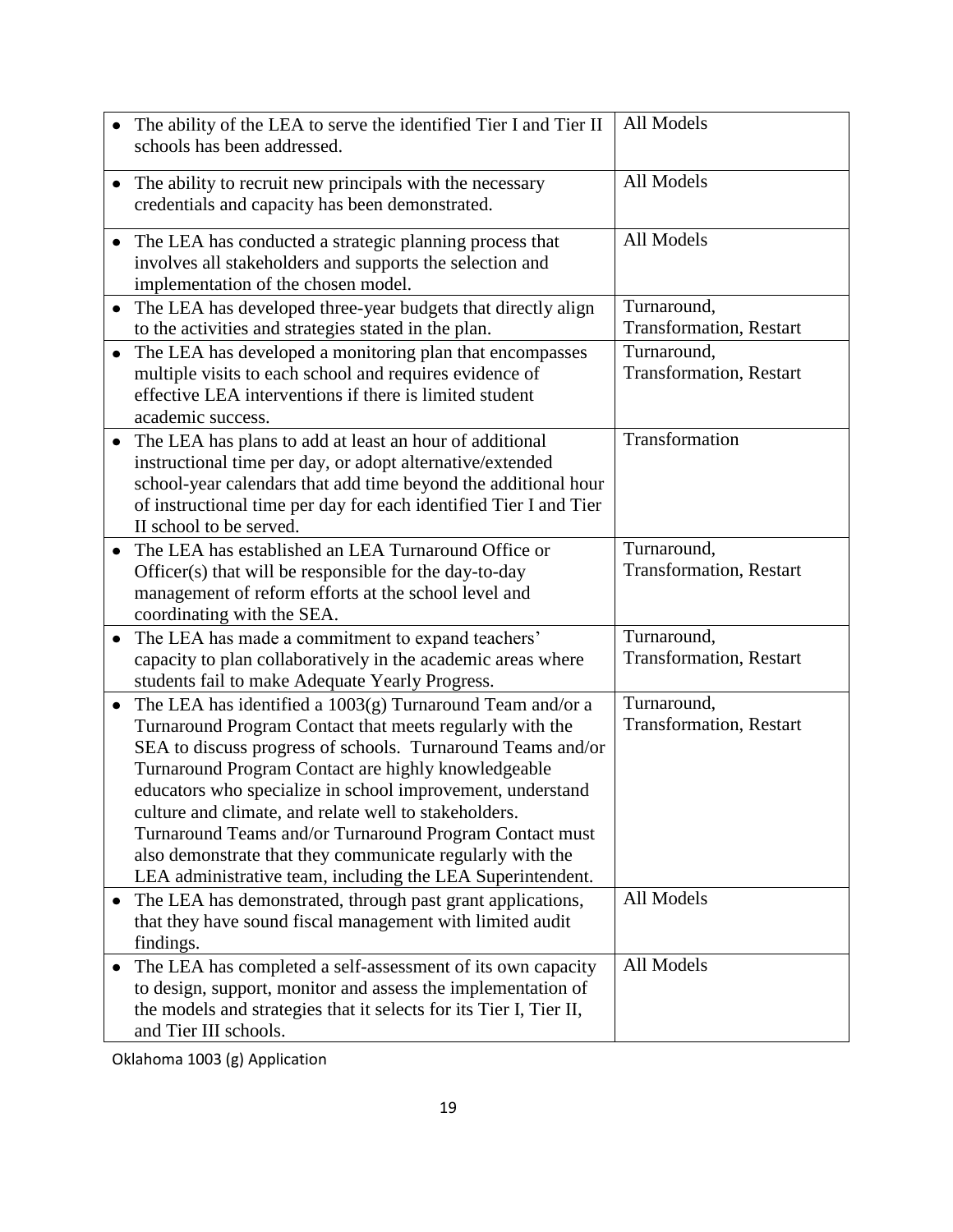| • The LEA has demonstrated a commitment of the sustainability<br>of the intervention model after the funding is no longer<br>available.                                            | Turnaround,<br><b>Transformation</b> , Restart |
|------------------------------------------------------------------------------------------------------------------------------------------------------------------------------------|------------------------------------------------|
| • The LEA has access and proximity to higher achieving<br>schools, including but not limited to charter schools or new<br>schools for which achievement data is not yet available. | <b>School Closure</b>                          |
| • The LEA completes the grant application within the timelines<br>set forth in the application.                                                                                    | All Models                                     |
| Assurances are signed and submitted with the application.                                                                                                                          | All Models                                     |

The SEA will also consider the following factors, as applicable:

- The commitment of the LEA, school staff, parents, and community to the implementation of the intervention model;
- The history of service provided by the LEA to the schools over a number of years;
- The number of central office staff members;
- The availability of other district resources; and
- The number of schools identified as Tier I or Tier II within the LEA.

This information will be reviewed by a state review team.

# *SECTION D: DESCRIPTIVE INFORMATION*

# **(1) Oklahoma's process and timeline for approving LEA applications is as follows:**

Upon approval of the SEA application, the SEA will commit to the following timeline for approving LEA applications:

| <b>Action Step</b>                                                        | <b>Date</b>            |
|---------------------------------------------------------------------------|------------------------|
| 1. SEA will distribute the LEA grant applications to all eligible LEAs    | Tuesday, April 20,     |
| via e-mail and postal mail.                                               | 2010                   |
| 2. SEA will provide a technical assistance meeting for all LEAs that      | Friday, April 30, 2010 |
| intend to submit an application.                                          | and Wednesday, May     |
|                                                                           | 5, 2010                |
| 3. The SEA will provide a videoconference for technical assistance        | Wednesday, April 28,   |
| with guidelines and applications.                                         | 2010                   |
| 4. Time will be provided for the LEAs to develop applications, and        | Tuesday, April 20,     |
| receive technical assistance from the SEA via videoconference,            | $2010$ – Thursday, May |
| technical assistance meetings, and other trainings as necessary.          | 20, 2010               |
| 5. Original copy of LEA application is due to the SEA.                    | Thursday, May 20,      |
|                                                                           | 2010                   |
| SEA panel will review the application and feedback will be provided<br>6. | Thursday, May 20,      |
| to the LEA.                                                               | $2010 - Wednesday$ ,   |
|                                                                           | May 26, 2010           |
|                                                                           |                        |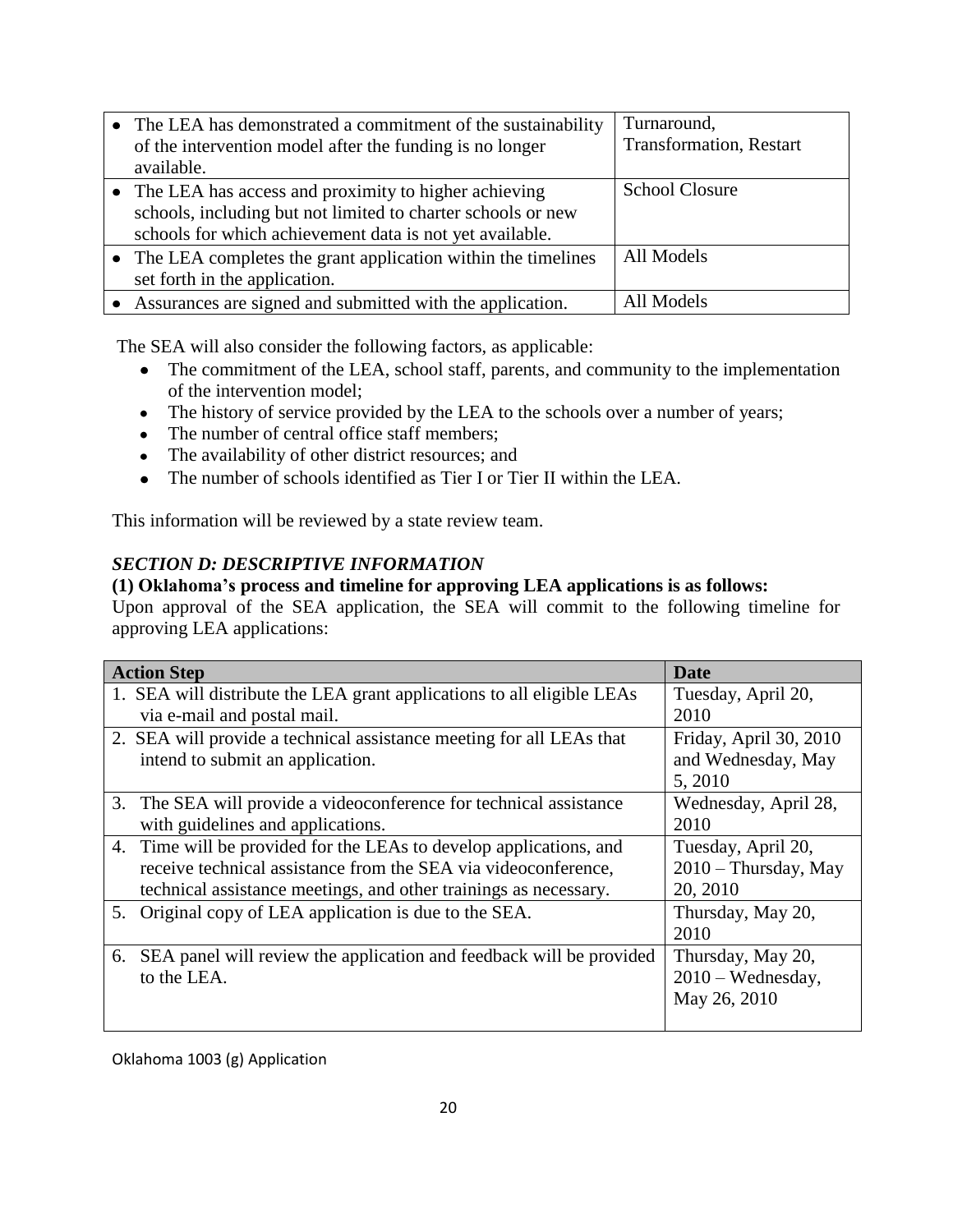| 7. LEA applications will be approved by the Oklahoma State Board of  | Thursday, May 27,     |
|----------------------------------------------------------------------|-----------------------|
| Education.                                                           | 2010                  |
| 8. All approved LEAs will be posted on the OSDE Web site.            | Monday, June 7, 2010  |
| 9. Initial Implementation Meeting                                    | Tuesday, June 8, 2010 |
| 10. 2010-2011 School Year Implementation of Selected Intervention(s) | 2010-2011 School Year |

**(2) The SEA's process for reviewing an LEA's annual goals for student achievement for its Tier I and Tier II schools and how the SEA will determine whether to renew an LEA's school improvement grant if one or more Tier I or Tier II schools in the LEA are not meeting those goals and making progress on the indicators in Section III of the final requirements is as follows:**

The initial goals of the Tier I and Tier II schools will be approved within the LEA application for 1003(g) school improvement grant funds. Goals will be evaluated on the extent to which they are SMART: sustainable, measurable, attainable, results-driven, and time-bound. Additionally, the SEA will provide information and technical assistance to LEAs in creating SMART goals.

The SEA will use the following rubric to evaluate the initial goals established by the Tier I and Tier II schools. **Note that a Level III must be met before approval can be granted.**

| Level I |                                                                                                                                     | Level II |                                                                                                                                         | Level III |                                                                                                                                                          |
|---------|-------------------------------------------------------------------------------------------------------------------------------------|----------|-----------------------------------------------------------------------------------------------------------------------------------------|-----------|----------------------------------------------------------------------------------------------------------------------------------------------------------|
|         | • Goals do not include any<br>components of SMART<br>goals: specific, measurable,<br>attainable, results-driven,<br>and time-bound. |          | • Goals include fewer than $2$<br>components of SMART<br>goals: specific, measurable,<br>attainable, results-driven,<br>and time-bound. |           | • Goals are clearly defined<br>and include all components<br>of SMART goals: specific,<br>measurable, attainable,<br>results-driven, and time-<br>bound. |

The SEA has established two methods of ongoing monitoring and evaluation of goals for Tier I and Tier II schools. The SEA will perform School Support Team (SST) visits at each Tier I and Tier II school receiving 1003(g) funds, based on priority need. The primary function of the SST visits is to review and analyze all facets of a school's implementation of the identified intervention model and collaborate with leadership, staff, and other stakeholders pertinent to goal attainment. In addition, schools identified in Tier I and Tier II will be required to utilize Oklahoma's Web-based planning tool, Ways to Improve School Effectiveness (WISE). This online planning and coaching tool will allow the SEA and SST to continuously monitor progress towards goals. The coaching feature of this online system also provides opportunity for the Tier I and Tier II schools to communicate with their assigned Educational Leadership Coach and the SEA.

Oklahoma 1003 (g) Application The SEA also has in place a process to annually review the extent to which the LEA has met its goals and to determine whether to renew an LEA's application. Three times a year, the LEA will submit a School Improvement Status Report (SISR) for each Tier I and Tier II school receiving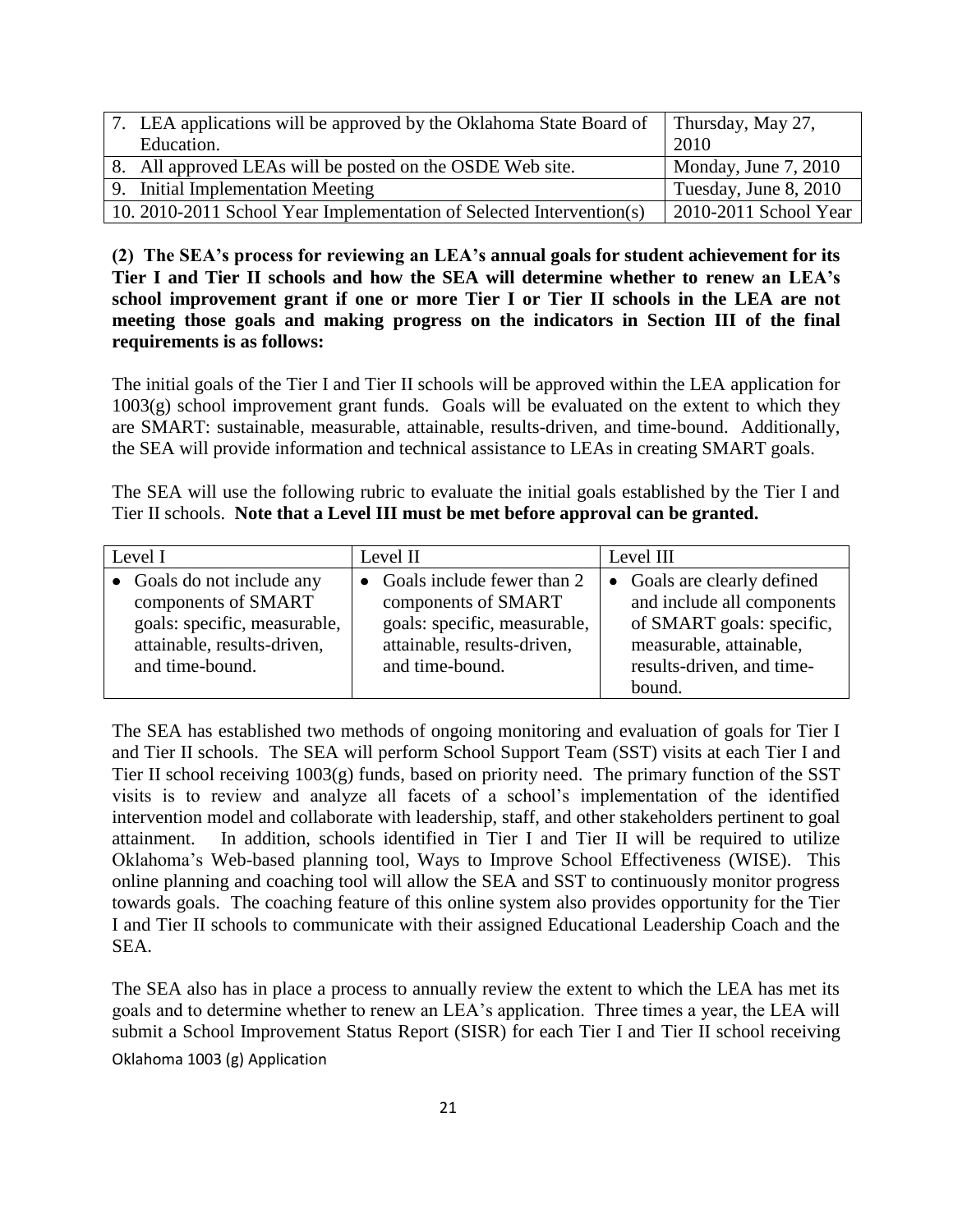school improvement grant funds. This report will require the LEA to report on progress toward the goals and provide supportive documentation as evidence of progress. In this report, LEAs must report progress being made toward established goals and provide additional data to the SEA including, but not limited to:

- Number of minutes within the school year;
- Participation rate on state assessments by student subgroup;
- Dropout rate, if applicable;
- Graduation rate, if applicable;
- Student attendance rate;
- Number of students enrolled in advanced coursework or dual-enrollment classes, if applicable;
- Discipline incidents;
- Truancy rate;
- Distribution of teachers by experience and student achievement; and
- Teacher attendance rate.

The SEA will review the SISRs to evaluate annually the progress the LEA has made toward established goals by using the following process:

- The SEA will review the initial goals established by the LEA.
- The SEA will collect and analyze the state academic achievement and graduation rate data for each Tier I and Tier II school.
- The SEA will compare the initial goal set by the LEA to the data.
- If the data has a greater value than the measurable outcome of the initial LEA goal, the goal will be considered met.

LEAs or schools reporting little or no progress towards the goals set in the plan on the School Improvement Status Report will receive intensive support from the SEA through SST visits, the WISE planning and coaching tool, and other differentiated technical assistance. All efforts will be made to ensure each Tier I and Tier II schools has the support it needs to meet the goals. However, in the instance that a school does not meet the goals set forth in the application despite technical assistance efforts, the SEA will review the grant application and determine eligibility for renewal.

#### **(3) The SEA's process for reviewing the goals an LEA establishes for its Tier III schools (subject to approval by the SEA) and how the SEA will determine whether to renew an LEA's school improvement grant if one or more Tier III schools in the LEA are not meeting those goals is as follows:**

The initial goals of the Tier III schools will be approved within the LEA application for 1003(g) school improvement grant funds. Goals will be evaluated on the extent to which they are SMART: sustainable, measurable, attainable, results-driven, and time-bound. Additionally, the SEA will provide information and technical assistance to LEAs in creating SMART goals.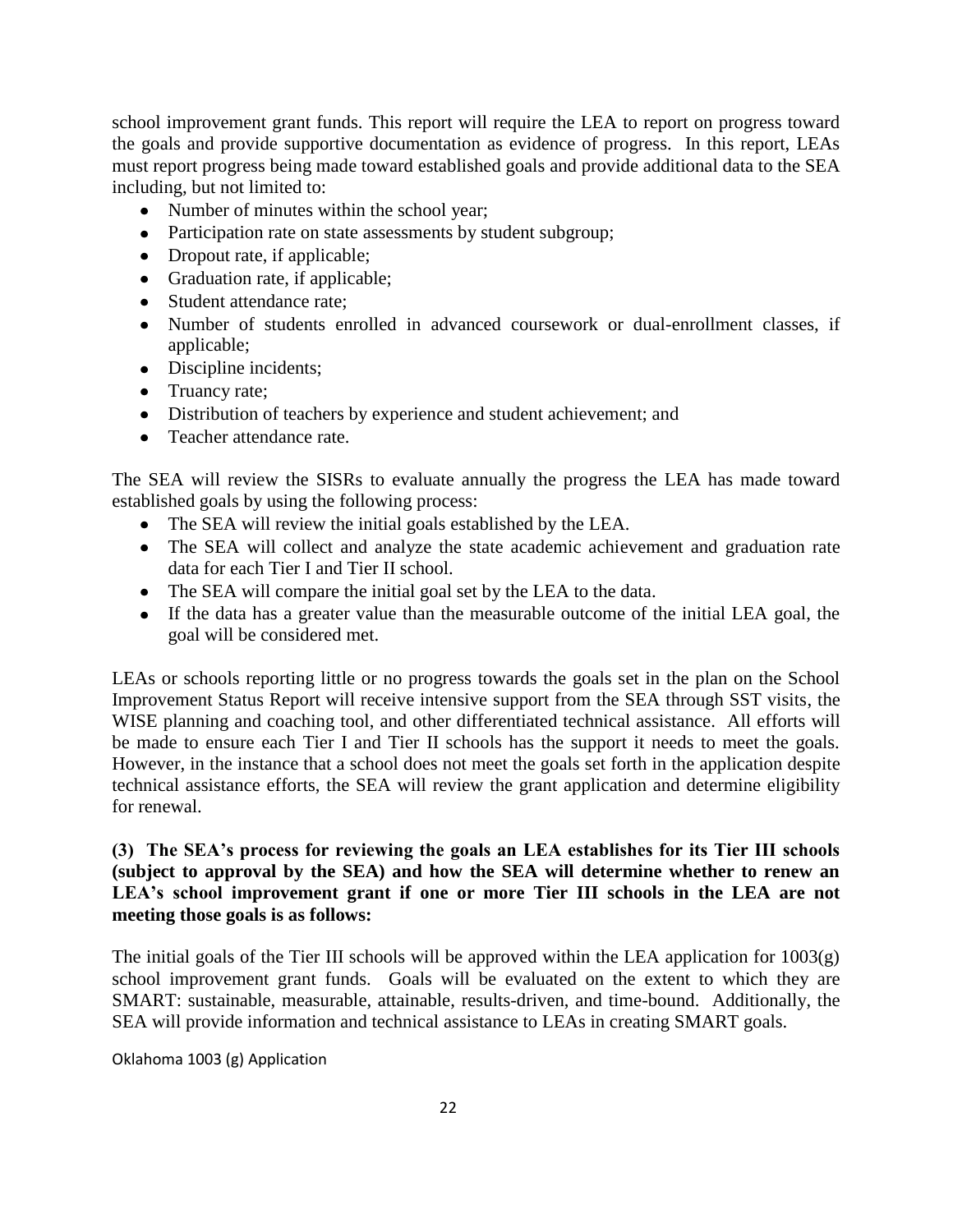The SEA will use the following rubric to evaluate the initial goals established by the Tier III schools. **Note that a Level III must be met before approval can be granted.**

| Level I |                                                                                   | Level II |                                                                                     | Level III |                                                                                        |
|---------|-----------------------------------------------------------------------------------|----------|-------------------------------------------------------------------------------------|-----------|----------------------------------------------------------------------------------------|
|         | • Goals do not include any<br>components of SMART<br>goals: specific, measurable, |          | • Goals include $3$ or fewer<br>components of SMART<br>goals: specific, measurable, |           | • Goals are clearly defined<br>and include all components<br>of SMART goals: specific, |
|         | attainable, results-driven,<br>and time-bound.                                    |          | attainable, results-driven,<br>and time-bound.                                      |           | measurable, attainable,<br>results-driven, and time-<br>bound.                         |

The SEA has established two methods of ongoing monitoring and evaluation of goals for Tier III schools. The SEA will perform School Support Team (SST) visits at each Tier III school receiving 1003(g) funds, based on priority need. The primary function of the SST visits is to review and analyze all facets of a school's implementation of the identified intervention model and collaborate with leadership, staff, and other stakeholders pertinent to goal attainment. In addition, schools identified in Tier III will be required to utilize Oklahoma's Web-based planning and coaching tool, Ways to Improve School Effectiveness (WISE). This online planning and coaching tool will allow the SEA and SST to continuously monitor progress towards goals. The coaching feature of this online system also provides opportunity for the Tier III schools to communicate with their assigned Educational Leadership Coach and the SEA.

The SEA also has in place a process to annually review the extent to which the LEA has met its goals and to determine whether to renew an LEA's application. Three times a year, the LEA will submit a School Improvement Status Report (SISR) for each Tier III school receiving school improvement grant funds. This report will require the LEA to report on progress toward the goals and provide supportive documentation as evidence of progress. In this report, LEAs must report progress being made toward established goals and provide additional data to the SEA including, but not limited to:

- Number of minutes within the school year;
- Participation rate on state assessments by student subgroup;
- Dropout rate, if applicable;
- Graduation rate, if applicable;
- Student attendance rate:
- Number of students enrolled in advanced coursework or dual-enrollment classes, if applicable;
- Discipline incidents;
- Truancy rate;
- Distribution of teachers by experience and student achievement; and
- Teacher attendance rate.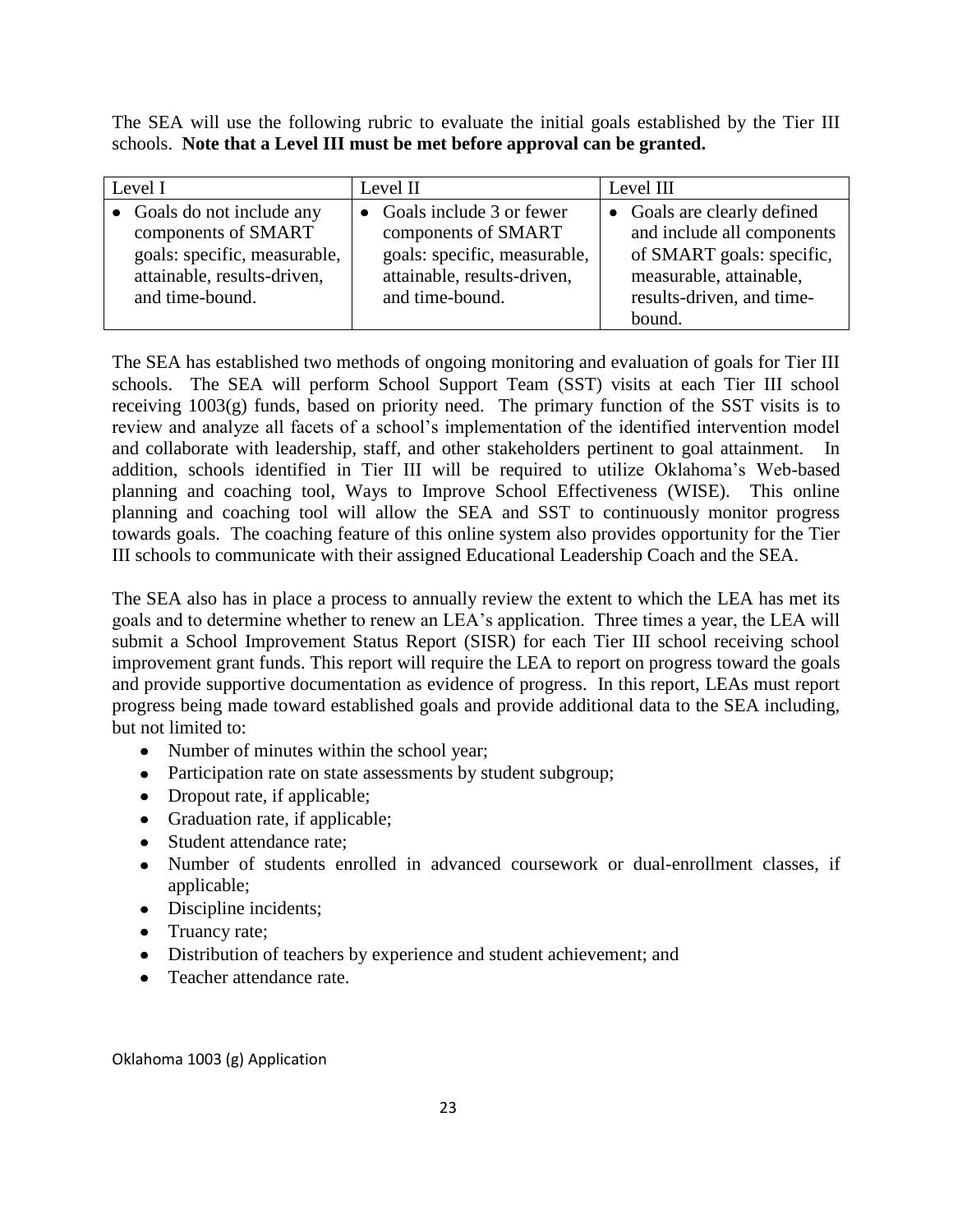The SEA will review the SISRs to evaluate annually the progress the LEA has made toward established goals by using the following process:

- The SEA will review the initial goals established by the LEA.
- The SEA will collect and analyze the state academic achievement and graduation rate date for each Tier III school.
- The SEA will compare the initial goal set by the LEA to the data.
- If the data has a greater value than the measurable outcome of the initial LEA goal, the goal will be considered met.

LEAs or schools reporting little or no progress towards the goals set in the plan on the School Improvement Status Report (SISR) will receive intensive support from the SEA through SST visits, the WISE planning and coaching tool, and other differentiated technical assistance. All efforts will be made to ensure each Tier III school has the support it needs to meet the goals. However, in the instance that a school does not meet the goals set forth in the application despite technical assistance efforts, the SEA will review the grant application and determine eligibility for renewal.

The SEA has established actions LEAs must take in order to achieve renewal of the grant. Actions include, but are not limited to:

- Reanalysis of results of initial needs assessment and/or incorporating a needs assessment by an external provider, including the Marzano Research Laboratory Study;
- Changing the selected intervention model to more closely align with needs;
- Replacing the principal or staff that have been ineffective in implementing the intervention model;
- Making significant and data-driven decisions to the grant budget;
- Allowing for more policy change and increase flexibility to enable implementation of the intervention; and
- Creating additional student instructional time.

All efforts will be made to ensure each Tier III school has the support it needs to meet the goals. However, in the instance that a school does not meet the goals set forth in the application despite technical assistance efforts, the SEA will review the grant application and determine eligibility for renewal.

# **(4) The SEA will monitor each LEA that receives a school improvement grant to ensure that it is implementing a school intervention model fully and effectively in the Tier I and Tier II schools the LEA is approved to serve, using the following process:**

Oklahoma 1003 (g) Application In addition to the methods of monitoring and evaluation described in Sections (2) and (3) of this part, three formal School Support Team visits that produce three formal School Improvement Status Reports, and the WISE online planning and coaching tool progress review will be ongoing (at least quarterly). The SEA will have progress meetings with the school leadership team, parent and community representatives, and district personnel to determine the fidelity to which the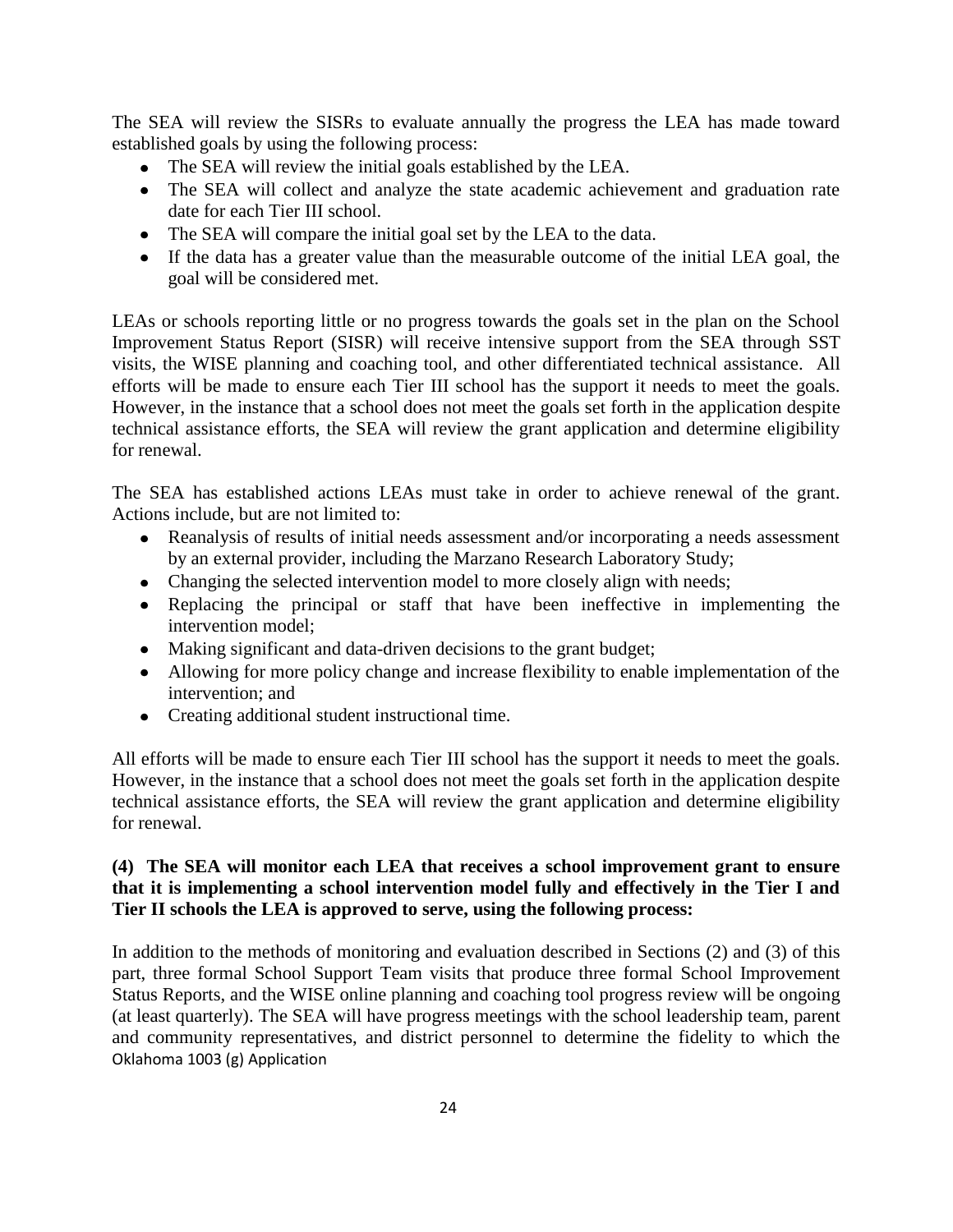intervention model is being implemented (initial, interim, and end of year). Monthly coaching will occur for those Tier I schools identified for restructuring.

# **Initial Implementation Meeting:**

Upon approval of the LEA application, the SEA will discuss the approved SIG grant with school and district staff to ensure that all parties are familiar with the requirements of the intervention models and understand the approved goals, implementation strategies, and the consequences for not making progress toward meeting the goals.

# **Interim Implementation Meeting**:

After the second School Improvement Status Report is submitted to the SEA, the SEA review panel, SSTs, and external evaluators will conduct a detailed review of the progress being made toward the established goals and the fidelity to which the intervention model is being implemented.

# **End of Year Implementation Meeting**:

After the third School Improvement Status Report, members of the SEA review panel, SSTs and external evaluators will analyze the SST reports, the comprehensive needs assessment conducted by Marzano Research Laboratory, and relevant school data, including state student achievement data to determine the progress made toward meeting the established goals and the fidelity to which the intervention model has been implemented. The end-of-the-year meeting will also review successes, challenges, and opportunities to improve in the next school year. Data reviewed in the End-of-the-Year Implementation Meeting may include, but is not limited to:

- o Student academic and state achievement data;
- o WISE planning and coaching tool reports;
- o Feedback from faculty, staff, parents and students through surveys;
- o Progress toward improvement in the indicators included on the SISR;
- o Staff data and placement; and
- o Effect of policy changes on implementation.

# **(5) The SEA will prioritize School Improvement Grants to LEAs if the SEA does not have sufficient funds to serve all eligible schools for which each LEA applies.**

Tier I schools have been identified using Oklahoma's definition of persistently low-achieving schools. LEAs with identified schools will be granted school improvement funds if the LEA submits a grant application that adequately addresses the needs of the school(s) and demonstrates the capacity to implement the model it selected for each Tier I school. Should the SEA not have sufficient funds to fund all LEAs with schools in Tier I, the SEA will prioritize schools that demonstrate the greatest overall need, as evidenced by student academic progress over a number of years.

# **(6) The following criteria will be used to prioritize among Tier III schools:**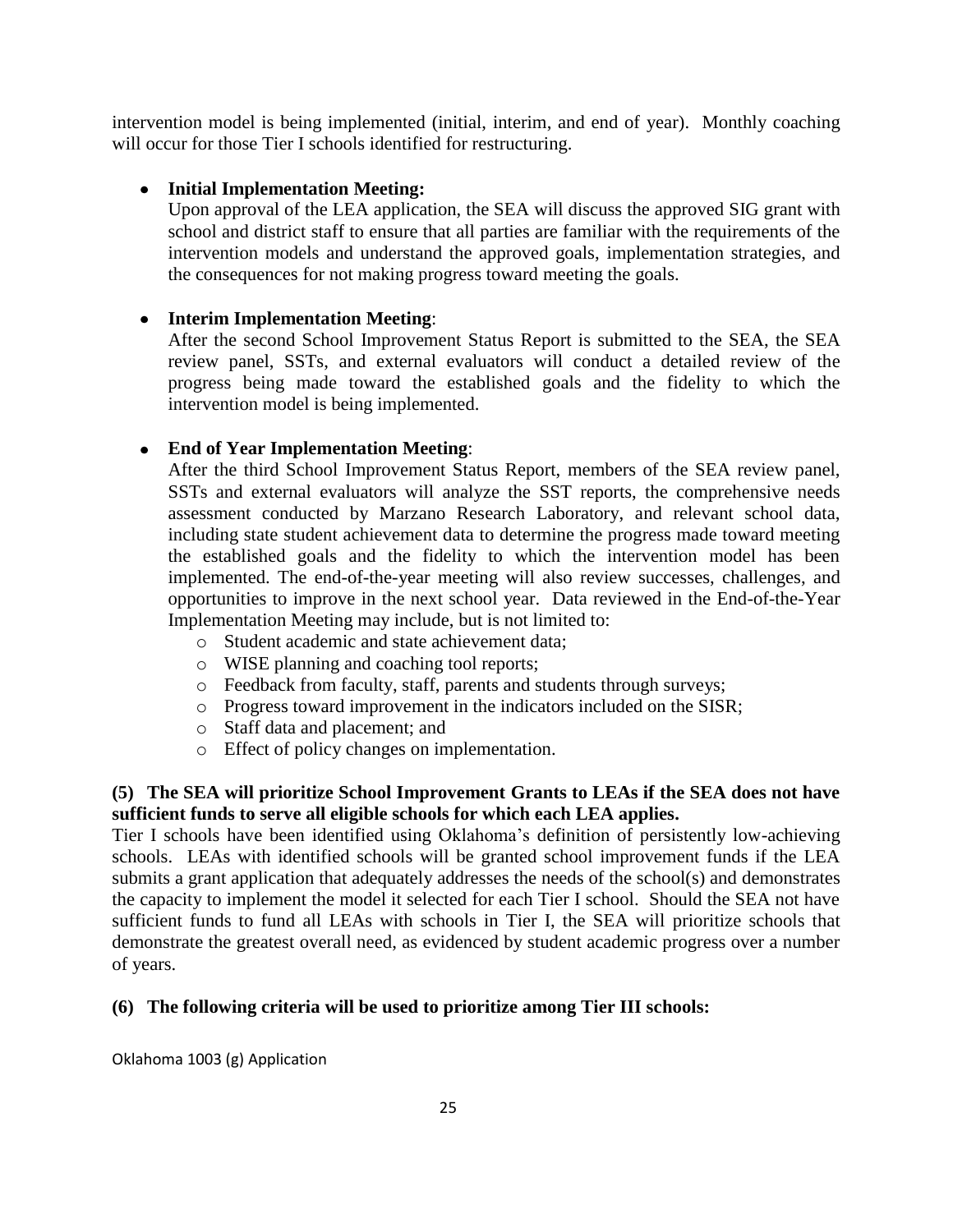Tier III schools are any Title I school in improvement, corrective action, or restructuring that are not identified as persistently lowest-achieving schools in Tier I. Tier III schools will be prioritized based on the greatest overall need as evidence by student academic progress over a number of years.

# **(7) Oklahoma will not take over any Tier I or Tier II schools.**

# **(8) Oklahoma does not intend to provide services directly to any school in the absence of a takeover.**

# *SECTION E: ASSURANCES (As Required in SIG 1003(g) 2010 Application)*

By submitting this application, the SEA assures that it will do the following:

- $\boxtimes$  Comply with the final requirements and ensure that each LEA carries out its responsibilities.
- $\boxtimes$  Award each approved LEA a School Improvement Grant in an amount that is of sufficient size and scope to implement the selected intervention in each Tier I and Tier II school that the SEA approves the LEA to serve.
- $\boxtimes$  Apportion its school improvement funds in order to make grants to LEAs, as applicable, that are renewable for the length of the period of availability, taking into account any waivers that may have been requested and received by the SEA or an individual LEA to extend the period of availability.
- $\overline{\mathbf{Q}}$  Carry over 25 percent of its FY2009 school improvement funds, combine those funds with FY2010 school improvement funds, and award those funds to eligible LEAs consistent with the final requirements if not every Tier I school in the state receives FY2009 school improvement funds to implement a school improvement model in the 2010-2011 school year (unless the SEA does not have sufficient school improvement funds to serve every Tier I school in the state).
- $\boxtimes$  Ensure, if the SEA is participating in the Department's differentiated accountability pilot, that its LEAs will use school improvement funds consistent with the final requirements.
- $\boxtimes$  Monitor each LEA's implementation of the interventions supported with school improvement funds.
- $\boxtimes$  To the extent a Tier I or Tier II school implementing the restart model becomes a charter school, the LEA will hold the charter school operator, charter management organization, CMO, or EMO accountable, or ensure that the charter school authorizer holds the respective entity accountable, for meeting the final requirements.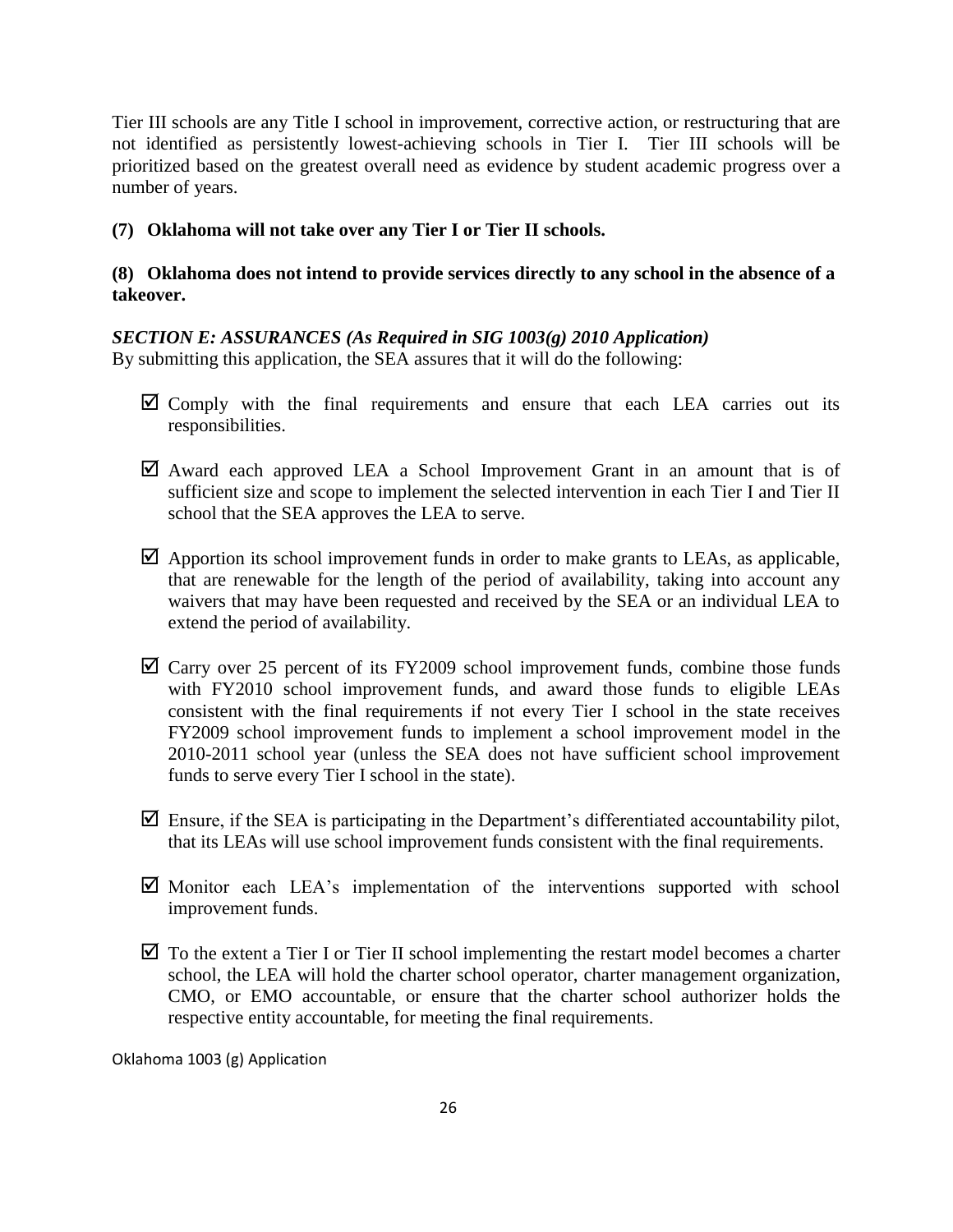- $\boxtimes$  Post on the OSDE Web site, within 30 days of awarding School Improvement Grants, all final LEA applications and a summary of the grants that includes the following information: name and NCES identification number of each LEA awarded a grant; amount of the grant; name and NCES identification number of each school to be served; and type of intervention to be implemented in each Tier I and Tier II school.
- $\triangledown$  Report the specific school-level data required in section III of the final requirements.

# *SECTION F: SEA RESERVATION*

## **The SEA must briefly describe the activities related to administration, evaluation, and technical assistance that the SEA plans to conduct with State-level funds that it has received from its school improvement grant.**

The SEA plans to use the State-level funds it receives to provide technical assistance to the LEAs through the Office of School Support. The activities the Office of School Support plans to conduct include, but are not limited to:

- Expand School Support Teams by hiring additional SST leaders.
- Expand Educational Leadership Coaches (ELCs) for principals by hiring additional ELCs and by training designated LEA ELCs.
- Administration of the School Improvement Grants (SIG).
- Provide professional development and training for principals.
- Provide professional development and training for teachers.
	- a. Utilize nationally recognized experts to assist teachers with integrating technology into the classroom to support the goals of the LEA application.
	- b. Utilize nationally recognized experts to assist teachers with implementing effective strategies for adolescent literacy.
	- c. Utilize nationally recognized experts to assist teachers in implementing effective, collaborative teams at the school level, such as Professional Learning Communities.
	- d. Utilize nationally recognized experts in assisting teachers with differentiated instruction.
	- e. Utilize data facilitators to assist teachers with effectively analyzing student achievement data and assist teachers in making appropriate student interventions through the Data Retreat® Process.
	- f. Utilize nationally recognized experts to assist teachers in the What Works in Schools processes.

The SEA also plans to use Title I funds to develop an advisory board. The advisory board will include representatives from the Committee of Practitioners, various departments within the Oklahoma State Department of Education, and School Support Team Leaders.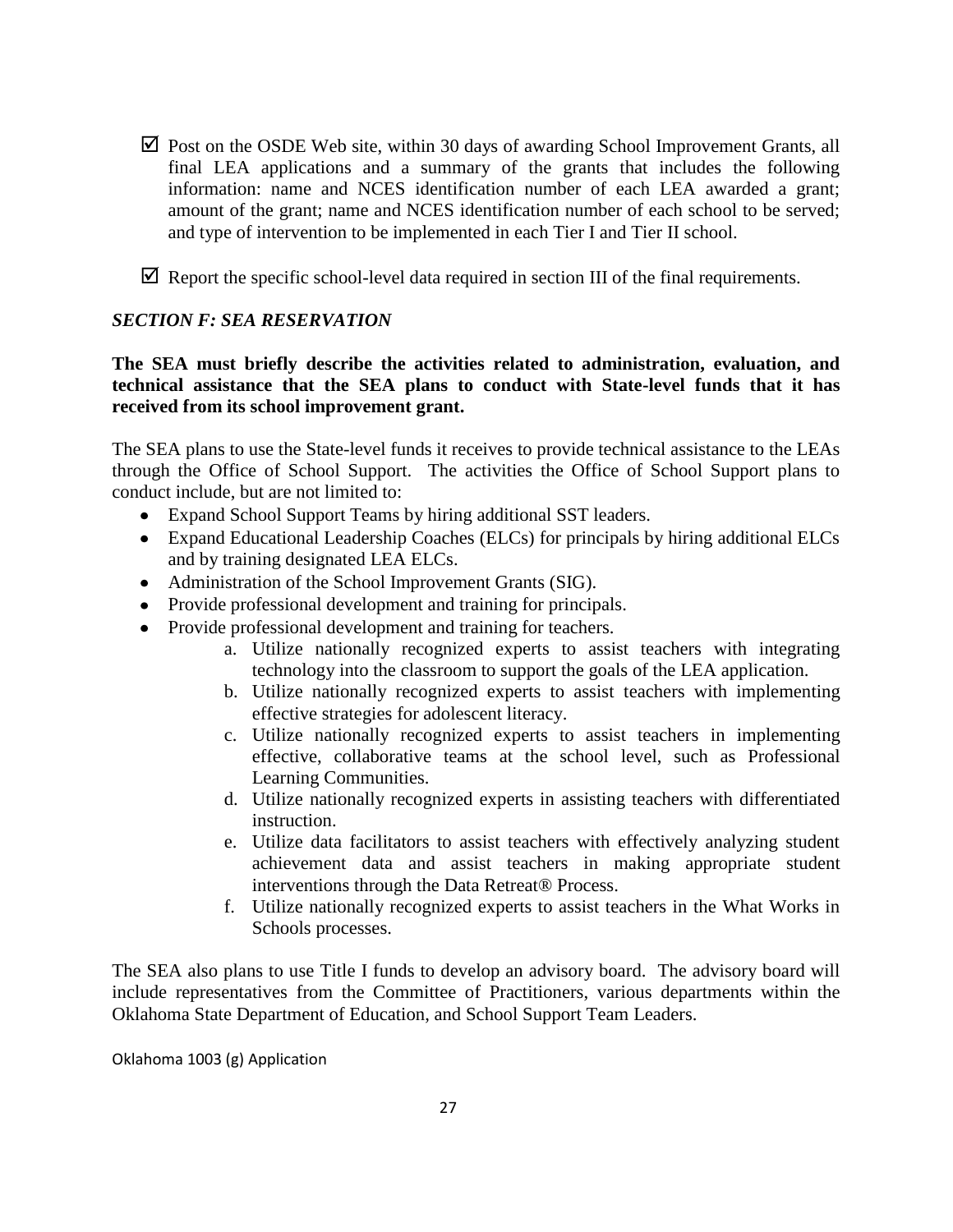#### *SECTION G: CONSULTATION WITH STAKEHOLDERS*

**Before submitting its application for a School Improvement Grant to the Department, the SEA must consult with its Committee of Practitioners established under section 1903(b) of the ESEA regarding the rules and policies contained therein.**

 $\triangleright$  The SEA has consulted with its Committee of Practitioners regarding the information set forth in its application.

The SEA has consulted with other relevant stakeholders, including superintendents meeting on December 7, 2009. Documentation is included in the appendices.

Consultation with the Title I Committee of Practitioners occurred on December 16, 2009, via conference call. Documentation is included in the appendices.

Consultation with the Title I Committee of Practitioners subgroup occurred on February 1, 2010. Documentation is included in the appendices.

The SEA may also consult with other stakeholders that have an interest in its application.

#### *SECTION H: WAIVERS*

**The Oklahoma State Department of Education** requests a waiver of the requirements it has listed below. These waivers would allow any local educational agency (LEA) in the State that receives a School Improvement Grant to use those funds in accordance with the final requirements for School Improvement Grants and the LEA's application for a grant.

The State believes that the requested waiver(s) will increase the quality of instruction for students and improve the academic achievement of students in Tier I, Tier II, and Tier III schools by enabling an LEA to use more effectively the school improvement funds to implement one of the four school intervention models in its Tier I or Tier II schools and to carry out school improvement activities in its Tier III schools. The four school intervention models are specifically designed to raise substantially the achievement of students in the State's Tier I and Tier II schools.

- $\boxtimes$  Waive section 421(b) of the General Education Provisions Act (20 U.S.C. § 1225(b)) to extend the period of availability of school improvement funds for the SEA and all of its LEAs to September 30, 2013.
- $\boxtimes$  Waive section 1116(b)(12) of the ESEA to permit LEAs to allow their Tier I and Tier II Title I participating schools that will implement a turnaround or restart model to "start over" in the school improvement timeline.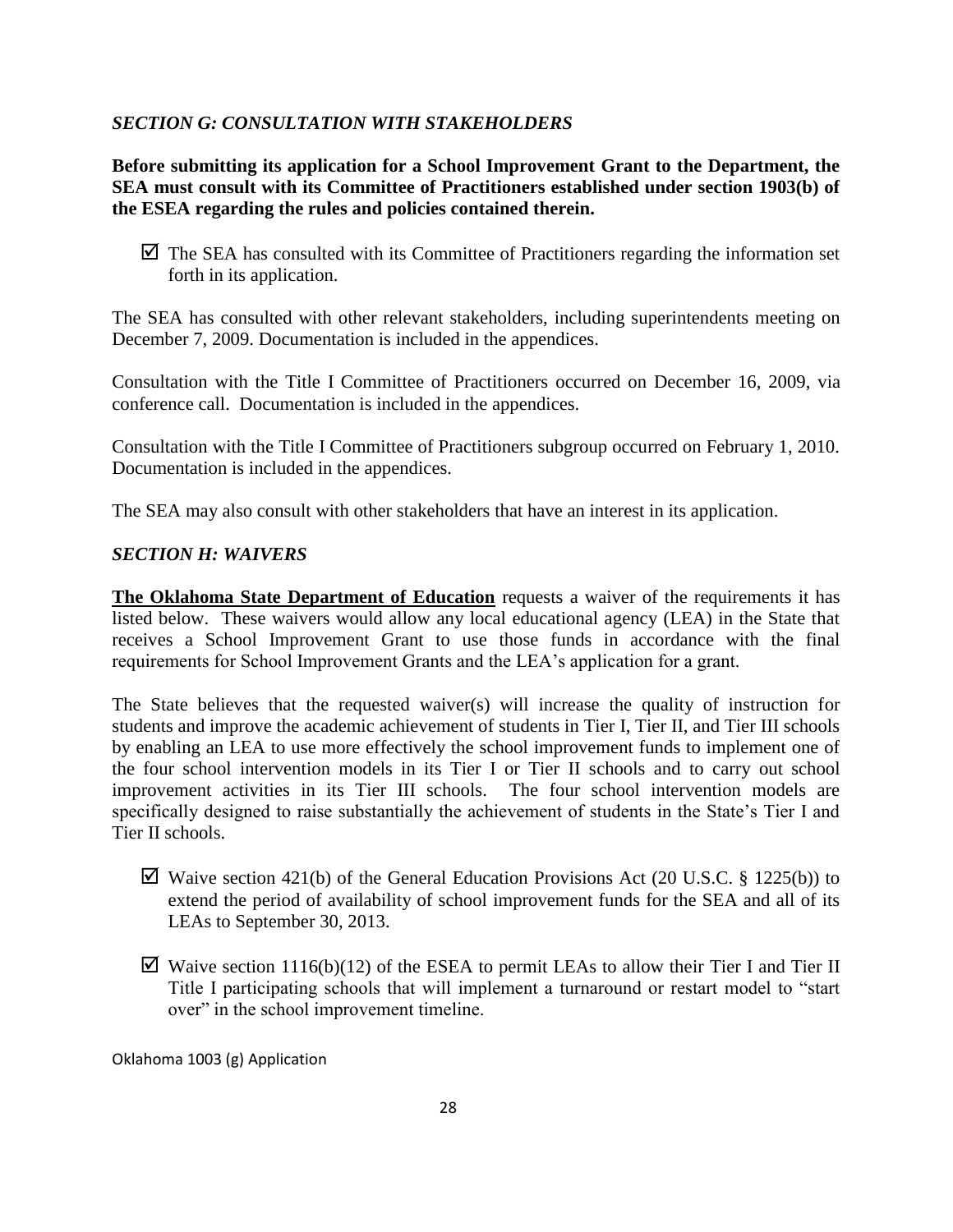$\boxtimes$  Waive the 40 percent poverty eligibility threshold in section 1114(a)(1) of the ESEA to permit LEAs to implement a schoolwide program in a Tier I or Tier II Title I participating school that does not meet the poverty threshold.

The State assures that it will ensure that any LEA that chooses to implement one or more of these waivers will comply with section II.A.8 of the final requirements.

The State assures that it will permit an LEA to implement the waiver(s) only if the LEA receives a School Improvement Grant and requests to implement the waiver(s) in its application. As such, the LEA may only implement the waiver(s) in Tier I, Tier II, and Tier III schools, as applicable, included in its application.

The State assures that, prior to submitting this request in its School Improvement Grant application, the State provided all LEAs in the State that are eligible to receive a School Improvement Grant with notice and a reasonable opportunity to comment on this request and has attached a copy of that notice as well as copies of any comments it received from LEAs. The State also assures that it provided notice and information regarding this waiver request to the public in the manner in which the State customarily provides such notice and information to the public (*e.g.*, by publishing a notice in the newspaper; by posting information on its Web site) and has attached a copy of the notice.

The State assures that, if it is granted one or more of the waivers requested above, it will submit to the U.S. Department of Education a report that sets forth the name and NCES District Identification Number for each LEA implementing a waiver, including which specific waivers each LEA is implementing.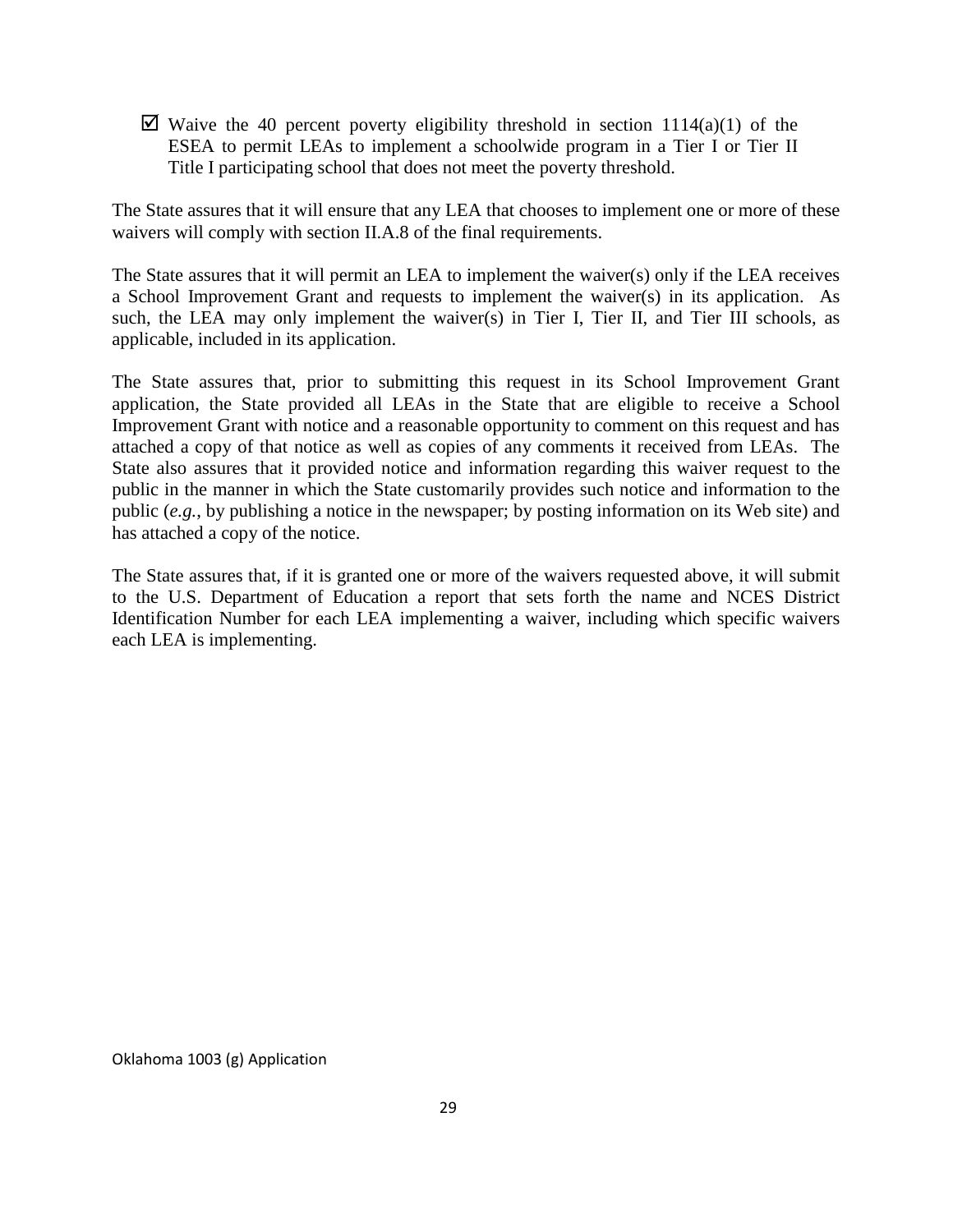#### **Oklahoma State Department of Education Announcement: Public Notice and Comment School Improvement Grant 1003(g), Revised**

January 27, 2010

The Oklahoma State Department of Education (OSDE) is providing this public notice to solicit comments from local educational agencies and the public regarding specific waiver requests for School Improvement Grants authorized by section 1003(g) of the Elementary and Secondary Education Act of 1965 (ESEA). These waivers would allow any local educational agency (LEA) in the State that receives a Section 1003(g) School Improvement Grant to use those funds in accordance with the final requirements for School Improvement Grants and the LEA application for a grant.

Comments received will be forwarded to the U.S. Department of Education with the requested waivers. OSDE will accept comments between January 28, 2010, and February 4, 2010, via electronic submission or U.S. mail.

# **PURPOSE OF THE SCHOOL IMPROVEMENT GRANT (1003(G) PROGRAM**

School Improvement Grants, authorized under section  $1003(g)$  of Title I of the Elementary and Secondary Education Act of 1965 (Title I or ESEA), are grants, through State educational agencies (SEAs), to local educational agencies (LEAs) for use in Title I schools identified for improvement, corrective action, or restructuring that demonstrate the greatest need for the funds and the strongest commitment to use the funds to provide adequate resources in order to raise substantially the achievement of their students so as to enable the schools to make adequate yearly progress and exit improvement status.

Under the interim final requirements, published in the Federal Register in January 2010, school improvement funds are to be focused on each State's Tier I, Tier II, and Tier III schools.

Tier I schools are the State's persistently lowest-achieving Title I schools in improvement, corrective action, or restructuring.

Tier II schools are the State's persistently-lowest achieving secondary schools that are eligible for, but do not receive, Title I, Part A funds and, secondary schools that have had a graduation rate below 60 percent over a number of years.

Tier III schools are any Title I school in improvement, corrective action, or restructuring that is not a Tier I school.

#### **FOUR INTERVENTION MODELS:**

Any Tier I and Tier II schools an LEA chooses to serve, must implement one of four school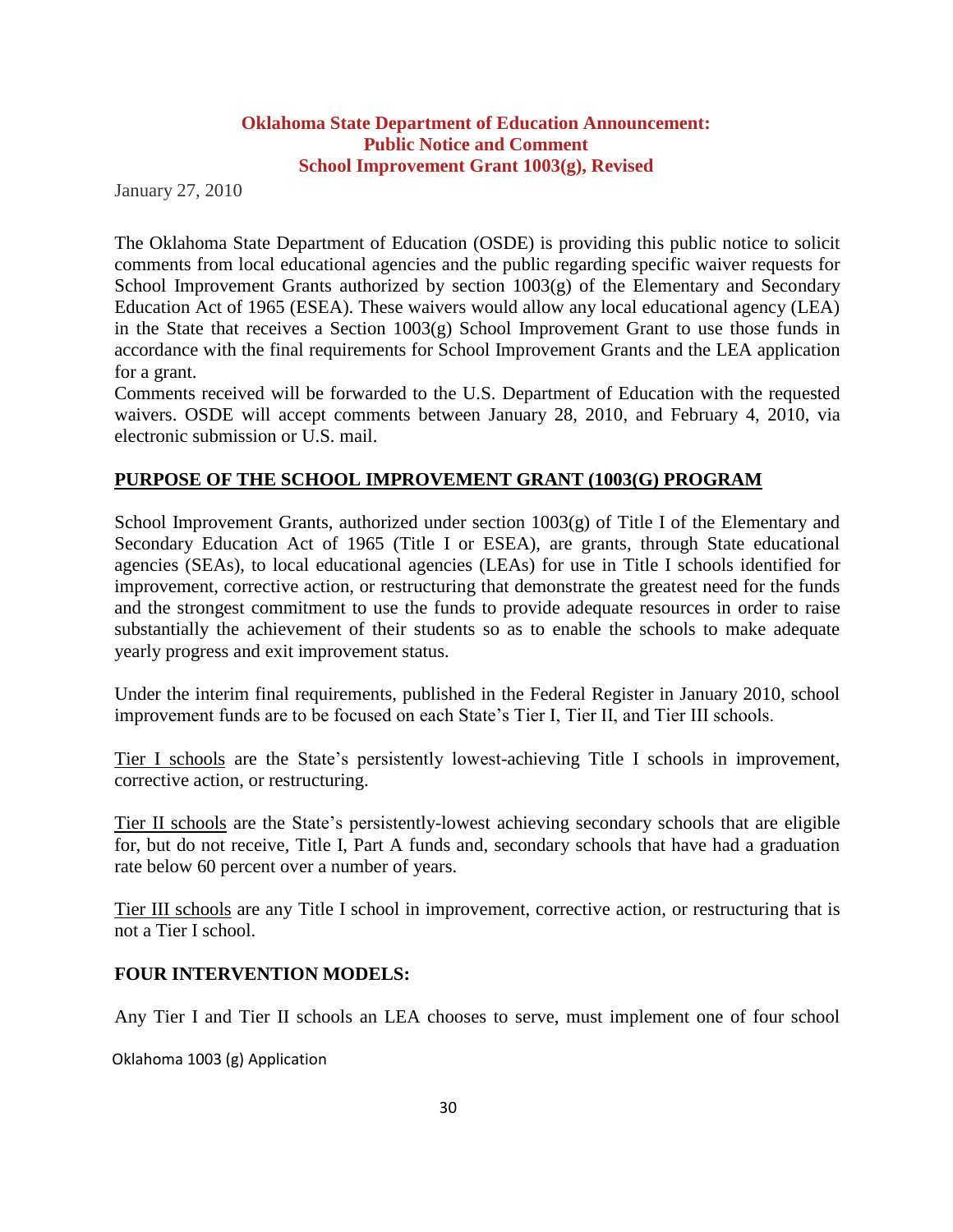intervention models: turnaround model, restart model, school closure, or transformation model.

Turnaround model - Replace the principal and rehire no more than 50 percent of the staff and grant the principal sufficient operational flexibility (in staffing, calendars/time, and budgeting) to implement fully a comprehensive approach to substantially improve student outcomes.

Restart model - Convert a school or close and reopen it under a charter school operator, a charter management organization, or an education management organization that has been selected through a rigorous review process.

School closure - Close a school and enroll the students who attended that school in other schools in the LEA that are higher achieving.

Transformation model - Implement each of the following strategies: (1) replace the principal and take steps to increase teacher and school leader effectiveness; (2) institute comprehensive instructional reforms; (3) increase learning time and create community-oriented schools; and (4) provide operational flexibility and sustained support.

# **AVAILABLE WAIVERS:**

The State believes that by requesting the following waiver(s) LEAs will have additional flexibility to increase the quality of instruction for students and improve the academic achievement of students in Tier I, Tier II, and Tier III schools by enabling an LEA to implement more effectively one of the four school intervention models in its Tier I or Tier II schools and to carry out school improvement activities in its Tier III schools. The four school intervention models are specifically designed to raise substantially the achievement of students in the State's Tier I and Tier II schools.

Oklahoma is requesting the following waivers:

- Waive Section 421(b) of the General Education Provisions Act (20 U.S.C.  $\S$  1225(b)) to extend the period of availability of school improvement funds for the SEA and all of its LEAs to September 30, 2013. (Tier I, II, and III schools)
- Waive Section 1116(b)(12) of the ESEA to permit LEAs to allow their Tier I and Tier II Title I participating schools that will implement a turnaround or restart model to "start over" in the school improvement timeline.

OSDE assures that any LEA that chooses to implement one or more of these waivers will comply with section II.A.8 of the interim final requirements and final requirements.

OSDE also assures that it will permit an LEA to implement the waiver(s) only if the LEA receives a School Improvement Grant and requests to Implement the waiver(s) in its application.